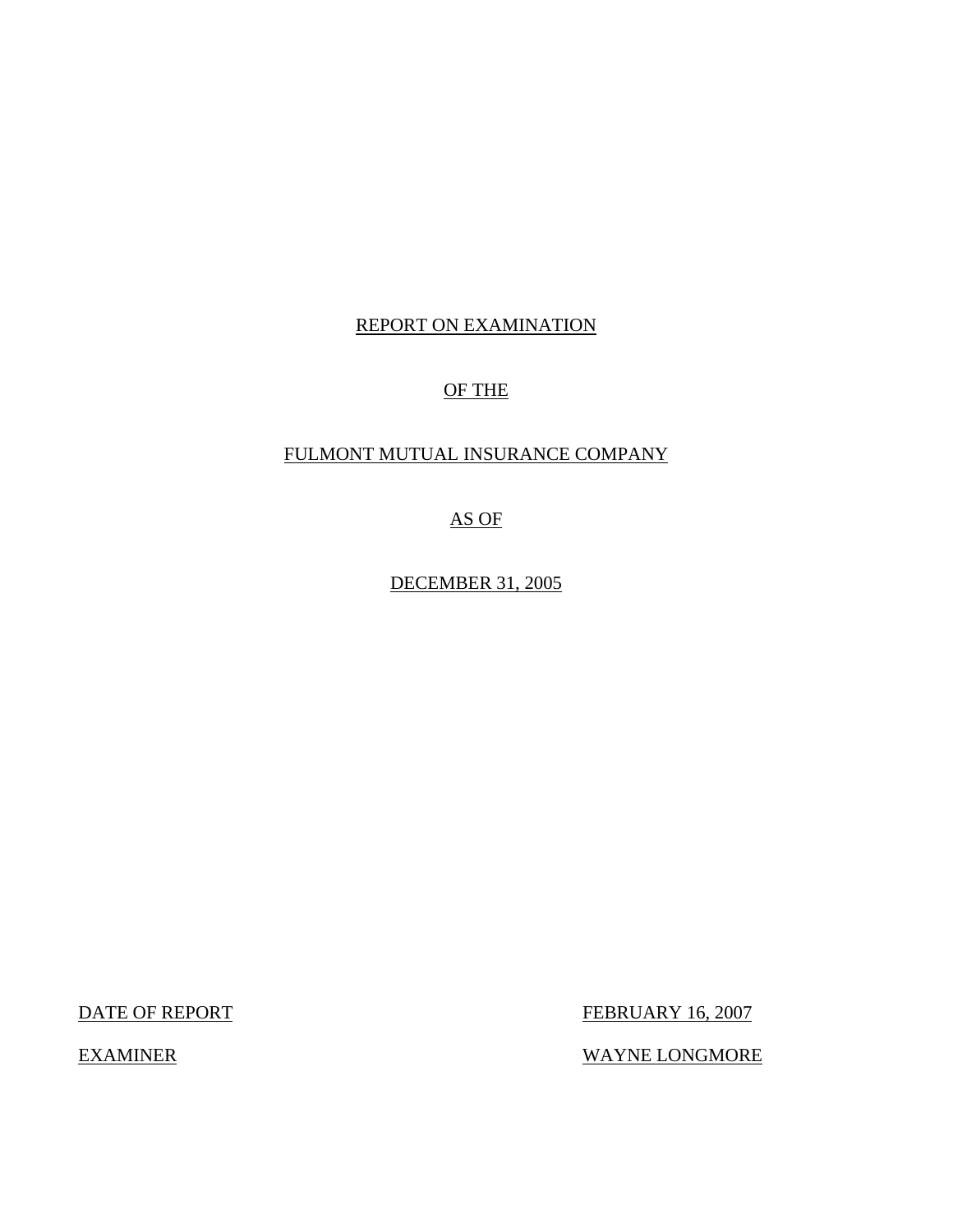# TABLE OF CONTENTS

## ITEM NO. PAGE NO.

| 1. | Scope of Examination                                                                                                                                             | $\overline{2}$               |
|----|------------------------------------------------------------------------------------------------------------------------------------------------------------------|------------------------------|
| 2. | <b>Description of Company</b>                                                                                                                                    | $\overline{2}$               |
|    | A. Management<br>B. Territory and plan of operation<br>C. Reinsurance<br>D. Holding company system<br>E. Significant operating ratios<br>F. Accounts and records | 3<br>5<br>6<br>9<br>10<br>11 |
| 3. | <b>Financial Statements</b>                                                                                                                                      | 17                           |
|    | A. Balance sheet<br>B. Underwriting and investment exhibit                                                                                                       | 17<br>19                     |
| 4. | Losses and loss adjustment expenses                                                                                                                              | 20                           |
| 5. | Market conduct activities                                                                                                                                        | 20                           |
| 6. | Compliance with prior report on examination                                                                                                                      | 21                           |
| 7. | Summary of comments and recommendations                                                                                                                          | 22                           |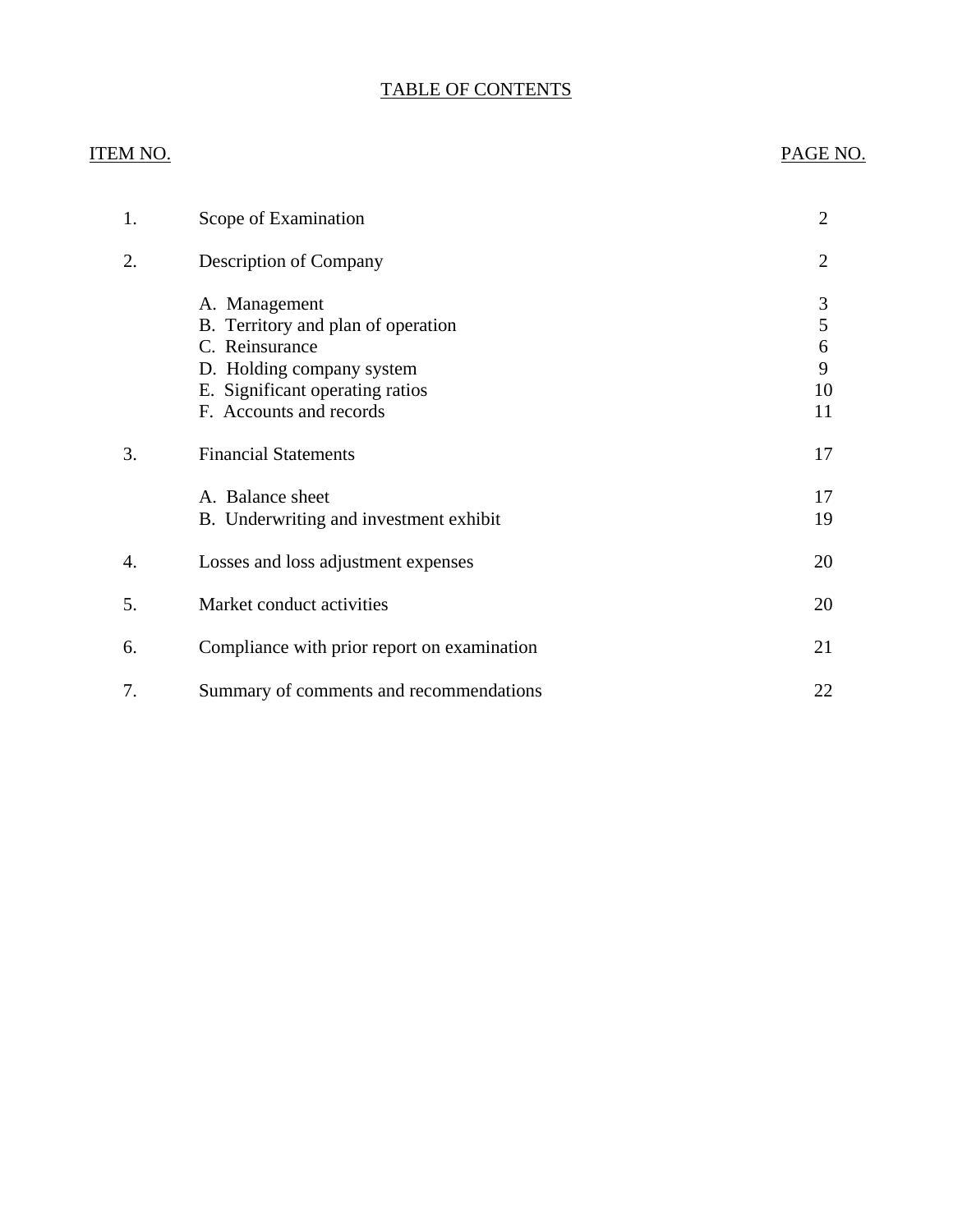

STATE OF NEW YORK INSURANCE DEPARTMENT ONE COMMERCE PLAZA ALBANY, NEW YORK 12257

February 16, 2007

Mr. Eric R. Dinallo Superintendent of Insurance Albany, New York 12257

Sir:

Pursuant to the requirements of the New York Insurance Law, and in compliance with the instructions contained in Appointment Number 22539 dated August 31, 2006, attached hereto, I have made an examination into the condition and affairs of the Fulmont Mutual Insurance Company as of December 31, 2005 and submit the following report thereon.

Wherever the designations "the Company" or "FMIC" appear herein without qualification, they should be understood to indicate Fulmont Mutual Insurance Company.

Wherever the term "Department" appears herein without qualification, it should be understood to mean the New York Insurance Department.

The examination was conducted at the Company's home office located at 2240 State Highway 29, Johnstown, New York 12095.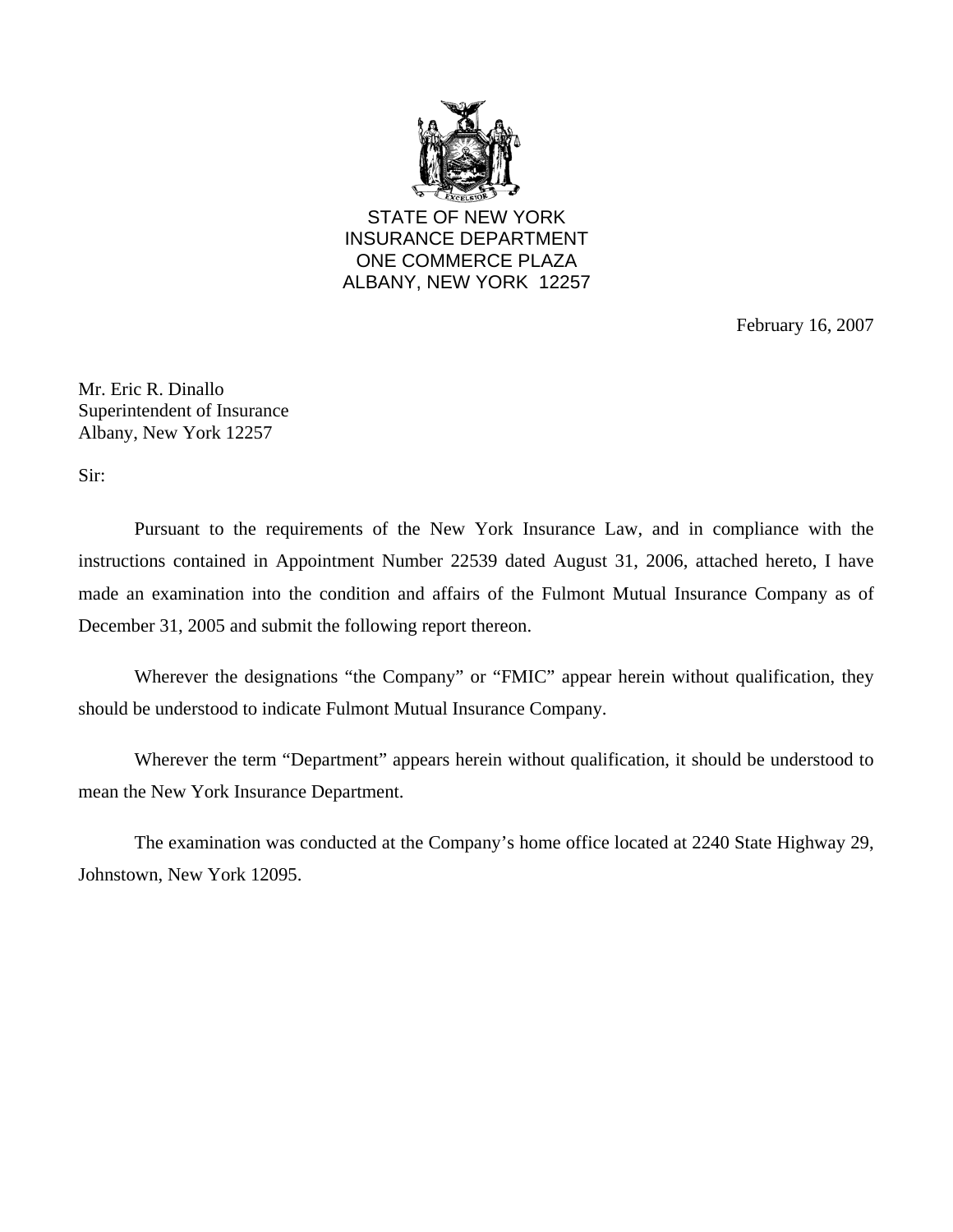### **1. SCOPE OF EXAMINATION**

<span id="page-3-0"></span>The prior examination was conducted as of December 31, 2000. This examination covered the five year period from January 1, 2001 through December 31, 2005, and was limited in its scope to a review or audit of only those balance sheet items considered by this Department to require analysis, verification or description, including: invested assets, inter-company balances, loss and loss adjustment expense reserves and the provision for reinsurance. The examination included a review of income, disbursements and company records deemed necessary to accomplish such analysis or verification and utilized, to the extent considered appropriate, work performed by the Company's independent public accountants.

A review was also made to ascertain what action was taken by the Company with regard to comments and recommendations contained in the prior report on examination.

This report is confined to financial statements and comments on those matters which involve departures from laws, regulations or rules, or which are deemed to require explanation or description.

### **2. DESCRIPTION OF COMPANY**

The Company was organized on August 9, 1853 for the purpose of transacting business as an assessment cooperative fire insurance association in Fulton and Montgomery Counties, New York.

A certificate was issued by this Department on December 27, 1910 which authorized the Company to continue the transaction of business in the above named counties.

On December 31, 1986, the Company converted to an advance premium cooperative insurance company and changed its name from "Fulton and Montgomery Counties Farmers Mutual Fire Insurance Association" to "Fulmont Mutual Insurance Company". At the same time, the Company became qualified to write non-assessable policies and was permitted to extend its territorial limits to include the entire state of New York.

Effective June 1, 1990, the license of FMIC was changed to require that the Company reinsure the whole risk for all perils specified in paragraphs seven, eight, thirteen, fourteen and fifteen of Section 1113(a) of the Insurance Law.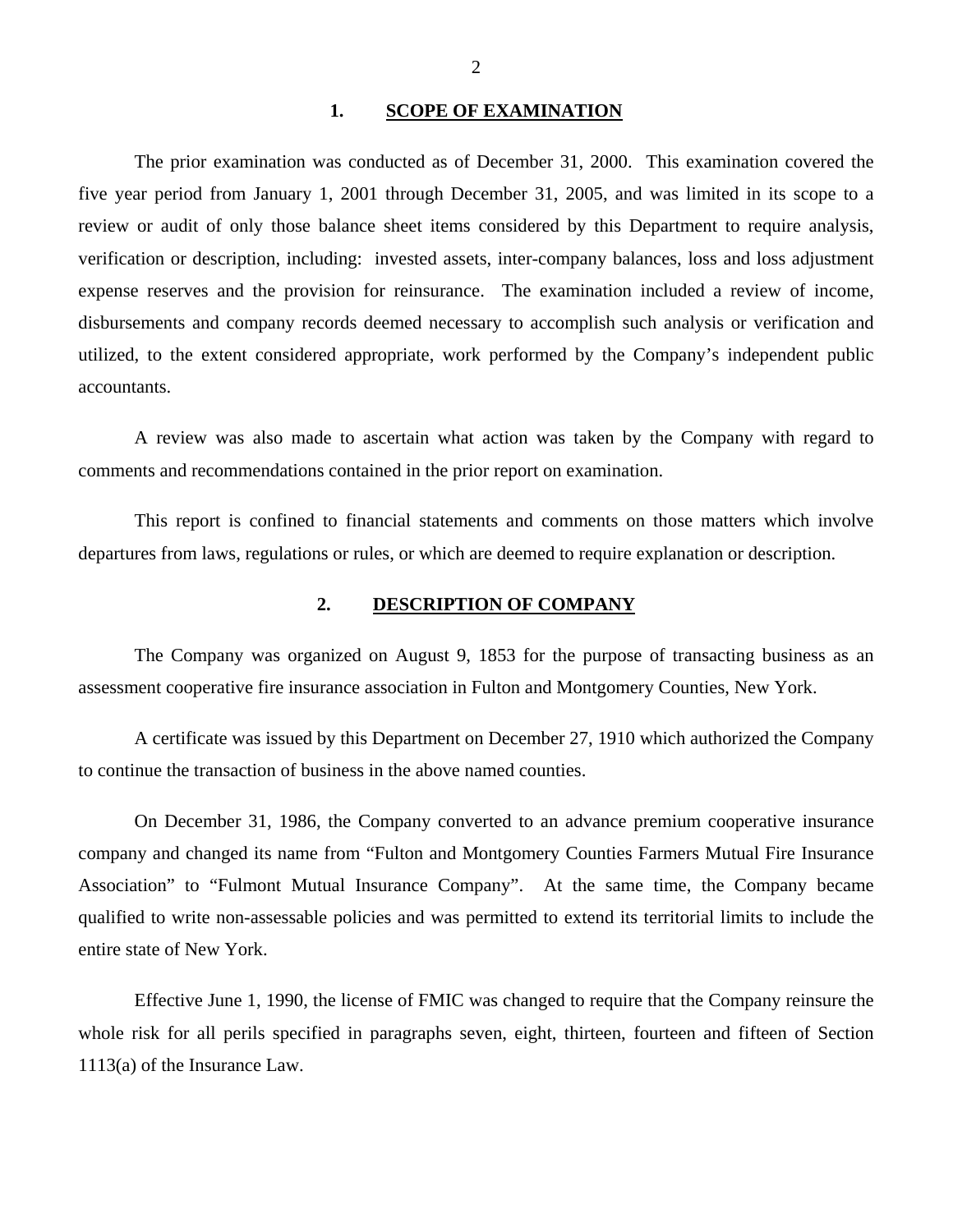On May 1, 1998, The Mohawk Minden Insurance Company merged into the Fulmont Mutual Insurance Company.

On October 15, 2002, FMIC's license was amended to add paragraph 9 of Section 1113(a) of the New York Insurance Law, boiler and machinery insurance. That license also requires it to reinsure the whole risk for all perils specified in paragraphs seven, eight, nine, thirteen, fourteen and fifteen.

## A. Management

Pursuant to the Company's charter, management of the Company is vested in a board of directors consisting of not less than nine nor more than fifteen members. As of the examination date, the board of directors was comprised of ten members.

At least four board meetings were held in each of the years during the period under examination, thereby complying with Section 6624(b) of the New York Insurance Law.

The Company reported that the directors as of December 31, 2005, were as follows:

| Name and Residence |
|--------------------|
|--------------------|

Burlin C. Argotsinger Gloversville, NY

Marlene A. Benton Amsterdam, NY

Norbert E. Bicheler Sprakers, NY

Warren A. Canary St. Johnsville, NY

Raynor B. Duncombe Middleburgh, NY

## Principal Business Affiliation

Insurance Agent; Director Westport MLM Agency, Inc.; Director FM Scion Service Corporation

President of FMIC; Director and Secretary-Treasurer Westport MLM Agency, Inc.; Director and Secretary-Treasurer FM Scion Service Corporation

Retired Farmer; Insurance Agent; Vice Chairman of the Board FMIC; Director Westport MLM Agency, Inc.; Director FM Scion Service Corporation

Retired Farmer; Retired Insurance Agent; Director Westport MLM Agency, Inc.; Director and Vice President FM Scion Service Corporation

Attorney; Chairman of the Board FMIC; Director Westport MLM Agency, Inc.; Director FM Scion Service Corporation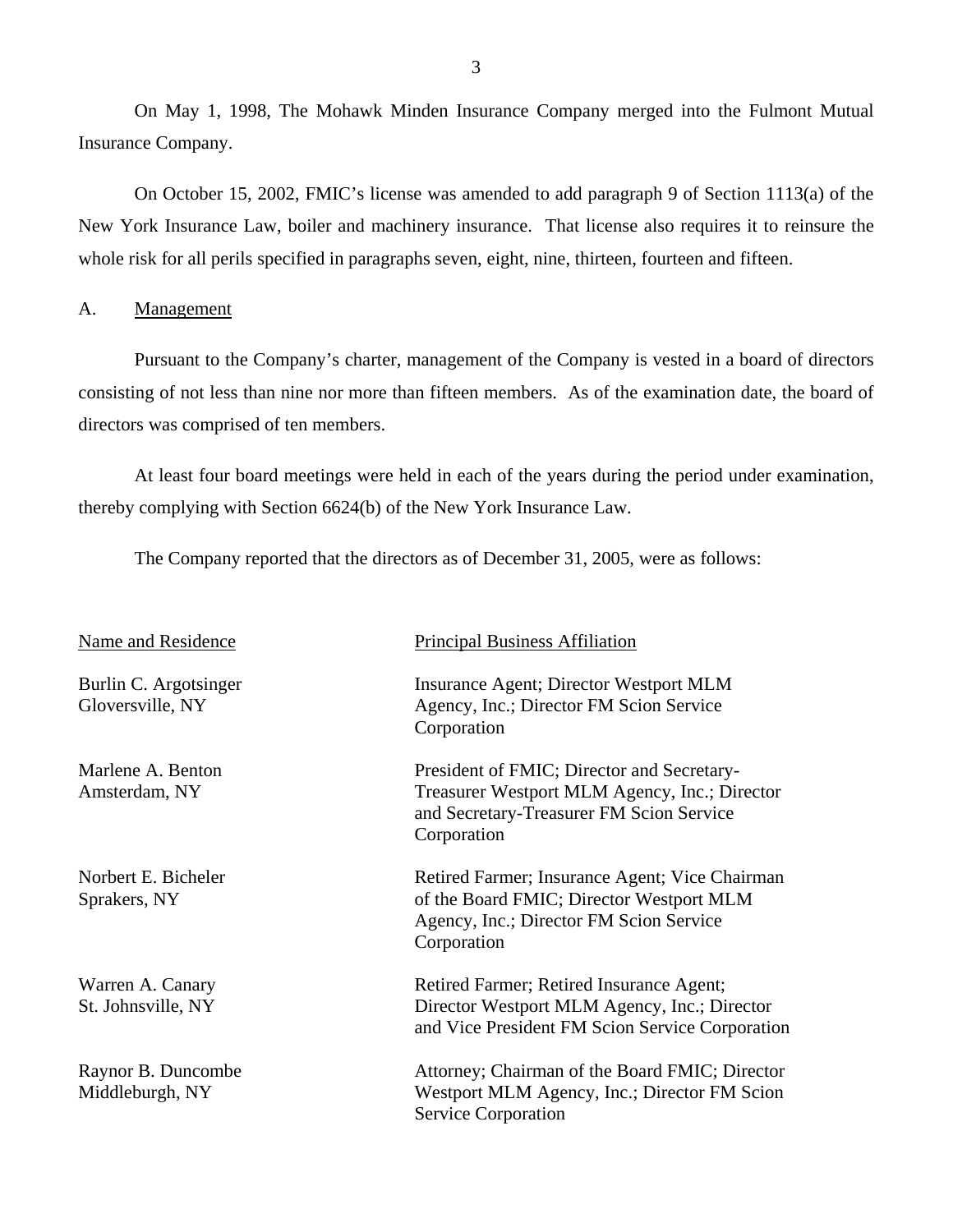| Name and Residence                            | <b>Principal Business Affiliation</b>                                                                                                                                                                  |
|-----------------------------------------------|--------------------------------------------------------------------------------------------------------------------------------------------------------------------------------------------------------|
| Margaret M. Leackfeldt<br>Pattersonville, NY  | Director and President Westport MLM Agency,<br>Inc.; Director FM Scion Service Corporation                                                                                                             |
| Richard D. Rathbun<br>Cooperstown, NY         | Retired Insurance Agent; Farmer; Director<br>Westport MLM Agency, Inc.; Director FM Scion<br><b>Service Corporation</b>                                                                                |
| Deborah A. Sidney<br>Herkimer, NY             | Secretary and Treasurer of FMIC; Director and<br><b>Assistant Secretary-Treasurer Westport MLM</b><br>Agency, Inc.; Director and Assistant Secretary-<br><b>Treasurer FM Scion Service Corporation</b> |
| Michael W. Smrtic<br>Johnstown, NY            | Attorney                                                                                                                                                                                               |
| Isabella Ann VanDewerker<br>Cherry Valley, NY | Homemaker; Director Westport MLM Agency,<br>Inc.; Director and President FM Scion Service<br>Corporation                                                                                               |

A review of the minutes of the board of directors' meetings held during the examination period indicated that the meetings were generally well attended and each board member has an acceptable record of attendance.

The prior Report on Examination as of December 31, 2000 contained a recommendation that the Company adhere to all the provisions of its charter and by-laws and Section 712(a) of the New York Business Corporation Law, henceforth. During this examination it was found that the Company was not fully complying with the provisions of Article IV Section 5 "Nominations" of its by-laws which states, in part, that:

"The directors to be elected at the annual meeting, and who qualify shall be nominated by Nominating Committee … which shall be approved by the Executive Committee at a regular meeting held during the twelve months prior to the annual meeting."

Thus, it is recommended that the Company comply with all the provisions of its by-laws, henceforth or that it request Department approval to change its by-laws to reflect the way that the Company is currently operating.

4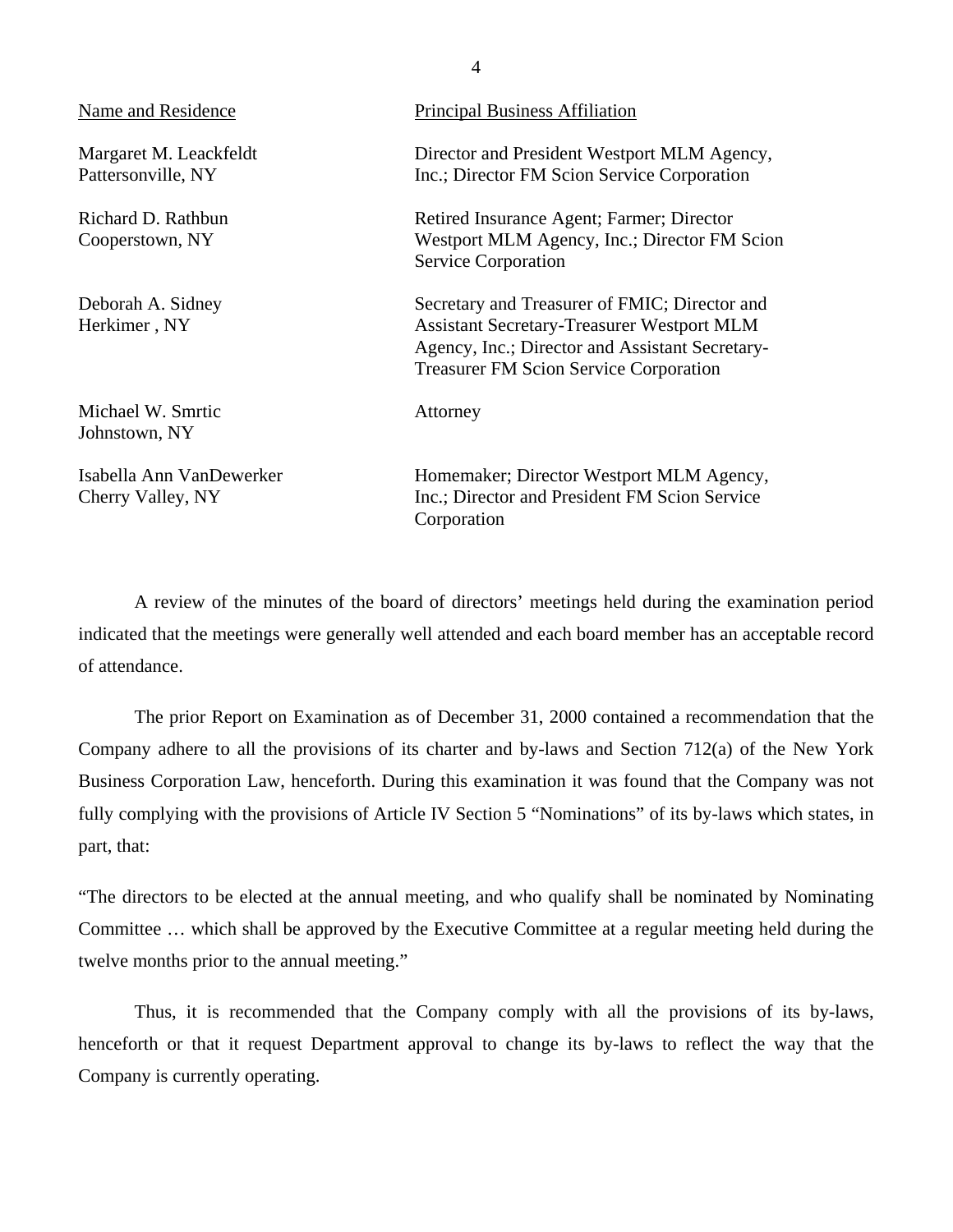As of December 31, 2005, the principal officers of the Company were as follows:

Name Title

| Raynor B. Duncombe    | Chairman of the Board      |
|-----------------------|----------------------------|
| Norbert E. Bicheler   | Vice-Chairman of the Board |
| Marlene A. Benton     | President                  |
| Deborah A. Sidney     | Secretary and Treasurer    |
| Joanne E. Gifford     | <b>Assistant Secretary</b> |
| <b>Brian Kingsley</b> | <b>Assistant Secretary</b> |
| Anabel Kovarovic      | <b>Assistant Treasurer</b> |
| <b>Terry Dufel</b>    | <b>Assistant Treasurer</b> |
|                       |                            |

<span id="page-6-0"></span>B. Territory and Plan of Operation

As of December 31, 2005, the Company was licensed to write business in New York only.

As of the examination date, the Company was authorized to transact the kinds of insurance as defined in the following numbered paragraphs of Section 1113(a) of the New York Insurance Law:

Paragraph Line of Business

|    | Fire                                                      |
|----|-----------------------------------------------------------|
| 5  | Miscellaneous property                                    |
| 6  | Water damage                                              |
|    | Burglary and theft                                        |
| 8  | Glass                                                     |
| 9  | Boiler and machinery                                      |
| 12 | Collision                                                 |
| 13 | Personal injury liability                                 |
| 14 | Property damage liability                                 |
| 15 | Workers' compensation and employers' liability (excluding |
|    | workers' compensation)                                    |
| 19 | Motor vehicle and aircraft physical damage                |
| 20 | Marine and inland marine (inland marine only)             |

On October 15, 2002, FMIC's license was amended to add paragraph 9 of Section 1113(a) of the New York Insurance Law, boiler and machinery insurance. That license also requires it to reinsure the whole risk for all perils specified in paragraphs 7, 8, 9, 13, 14 and 15. FMIC's license, effective June 1, 1990 through October 14, 2002, required it to reinsure the whole risk for all perils specified in paragraphs 7, 8, 13, 14 and 15.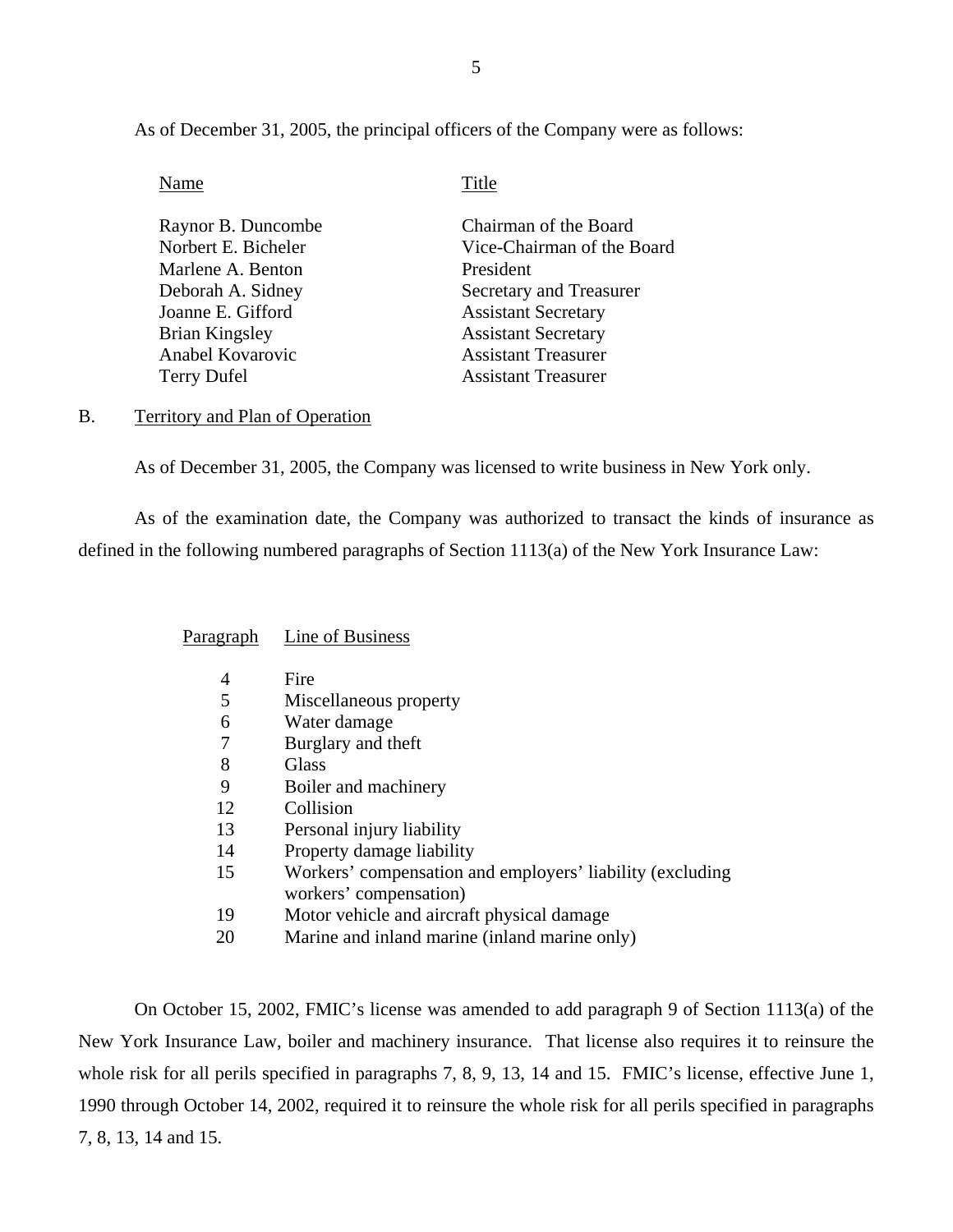The Company was also licensed as of December 31, 2005, to accept and cede reinsurance as provided in Section 6606 of the Insurance Law of the State of New York.

Based upon the lines of business for which the Company is licensed, and pursuant to the requirements of Articles 13, 41 and 66 of the New York Insurance Law, as of December 31, 2005, the Company is required to maintain a minimum surplus to policyholders in the amount of \$100,000.

FMIC was granted an amendment to its license effective January 1, 2007. Under the new license there is no change in the previously defined kinds of insurance the Company is authorized to transact, except paragraph 15 was removed. In addition, the Company is no longer required to reinsure the whole risk for all perils specified in paragraphs 7, 8, 9, 13, and 14.

The following schedule shows the direct premiums written by the Company in New York for the period under examination:

| Calendar Year | Direct Premiums Written (000's) |
|---------------|---------------------------------|
| 2001          | \$3,738                         |
| 2002          | \$4,180                         |
| 2003          | \$4,477                         |
| 2004          | \$4,127                         |
| 2005          | \$3,685                         |
|               |                                 |

At December 31, 2005, the Company wrote insurance through independent agents, its two subsidiaries and director-agents. The Company maintained a branch office ("West") at 62 Erie Boulevard, Canajoharie, New York. As of December 31, 2005 the Westport operations (the former "North" branch office) were being handled out of the home office of the Company.

The Company's predominant lines of business are homeowners multiple peril and commercial multiple peril, which accounted for 39.73% and 41.81%, respectively, of the Company's 2005 direct written business.

## <span id="page-7-0"></span>C. Reinsurance

The Company had no assumed business at year-end 2005.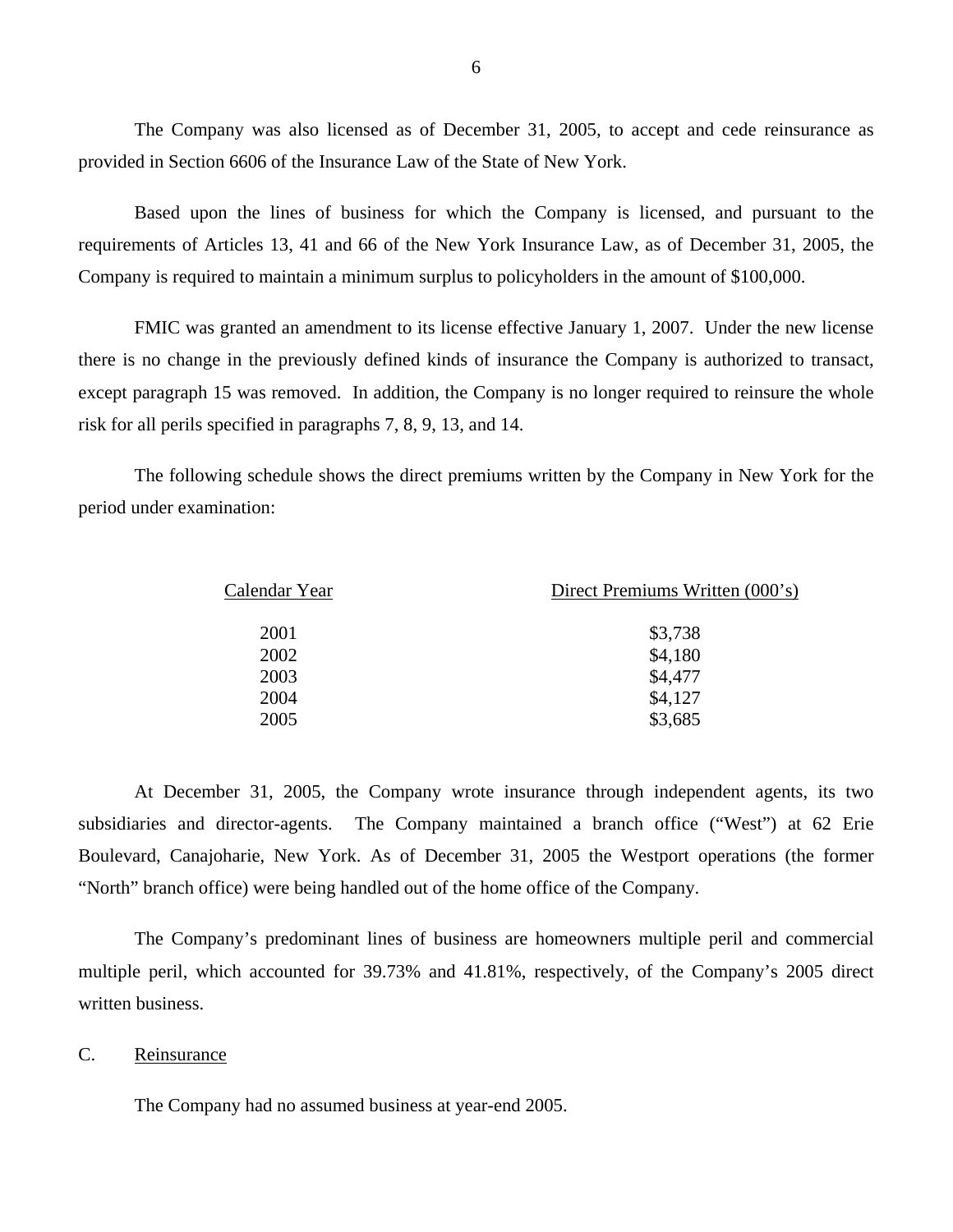As of December 31, 2005, the Company had the following property and casualty excess of loss ceded reinsurance program in place:

| <b>Property 2 Layers</b> | $$450,000$ in excess of $$50,000$ each loss, each risk. Per<br>occurrence limit of \$150,000 on first layer and \$800,000 on the<br>second. |
|--------------------------|---------------------------------------------------------------------------------------------------------------------------------------------|
| Casualty 1 Layer         | 100% of \$1,000,000 per any loss occurrence.                                                                                                |
| <b>Casualty Clash</b>    | $$1,000,000$ in excess of $$1,000,000$ each loss occurrence.                                                                                |

As of December 31, 2005, the Company had the following aggregate excess of loss reinsurance coverage in place:

Property 95% of \$750,000 in excess of 60% of net premiums earned.

As of December 31, 2005, the Company also maintained a catastrophe cover on a per occurrence basis:

| Property 3 layers | 95% of \$1,900,000 in excess of \$100,000 each loss occurrence         |
|-------------------|------------------------------------------------------------------------|
|                   | (layers $1 \& 2$ ).                                                    |
|                   | $$1,000,000$ in excess of $$2,000,000$ each loss occurrence (layer 3). |

As of December 31, 2005, the Company had a Machinery & Equipment Coverage Quota Share Treaty on Boiler and Machinery Insurance as follows:

Reinsurer obligates itself to accept as reinsurance of the Company and the Company obligates itself to cede to the reinsurer 100% of the Company's net retained liability as defined in the contract.

Cessions under the Contract shall not exceed \$5,000,000 on any one risk without prior written agreement of the reinsurer. One policy constitutes one risk.

In 1998, an \$80,000 annual corridor deductible was implemented on the first layer of the Company's property excess of loss coverage. That deductible was increased in 2005 to \$100,000.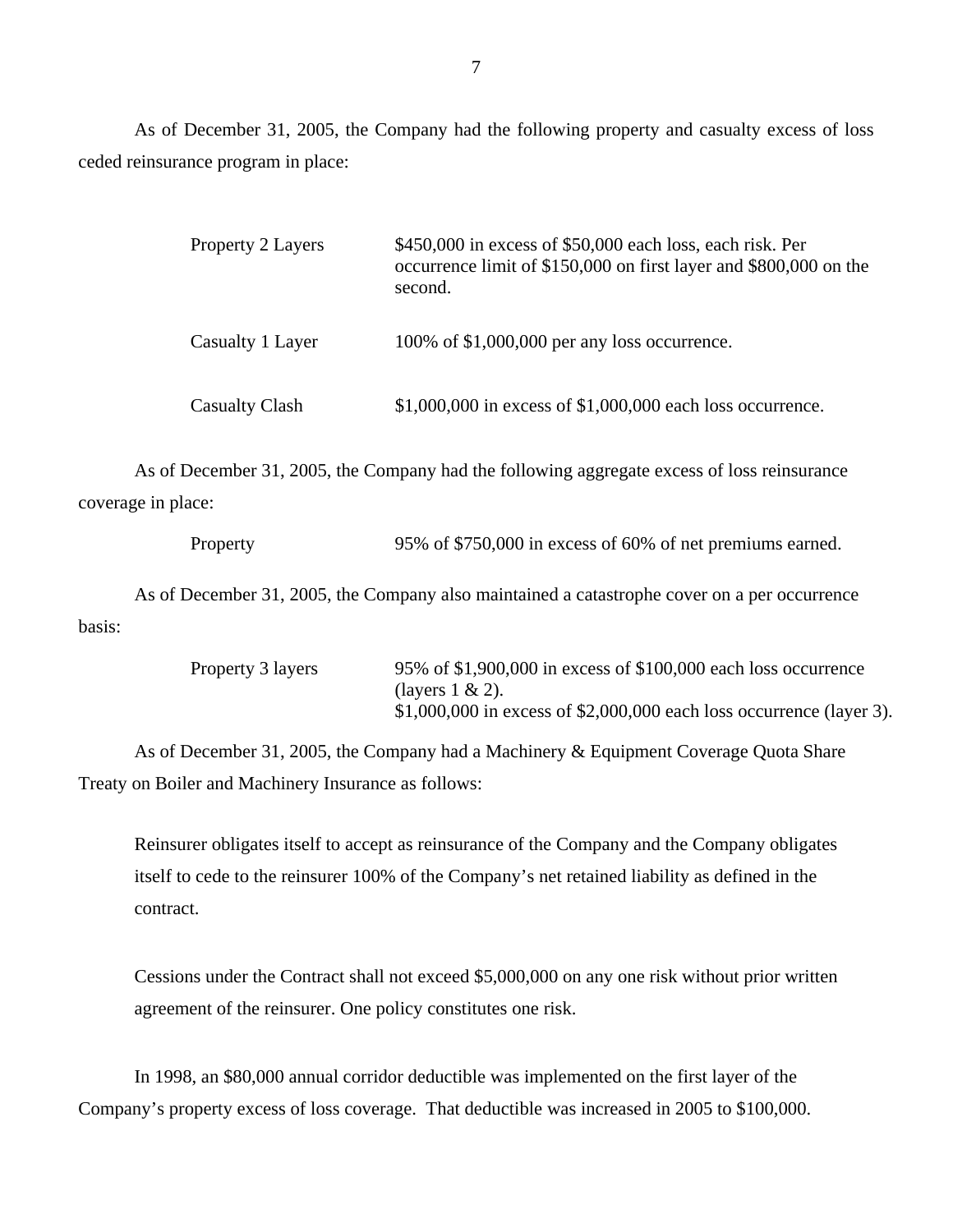However, this provision shall not apply to the extent that it would result in the Company violating Section 6610 of New York Insurance Law.

The Company also had in effect, as of the examination date, a "Property Facultative Pro Rata Reinsurance Agreement" that provides cessions to this contract shall be limited to an amount equal to three times the Company's net retention, subject to minimum retention of \$250,000 and to a maximum cession of \$500,000 on any one risk. However, if the cession is greater than \$250,000 the maximum cession as respects any one animal shall not exceed \$250,000. Business not within the scope of the contract maybe submitted for special acceptance by the lead reinsurer.

In addition, the Company had in effective at December 31, 2005, a "Special Casualty Excess of Loss Reinsurance" agreement that allows the Company to cede on a facultative basis \$500,000 in excess of \$500,000 per loss occurrence.

The Company's net retention on its property business was \$50,000 throughout the period under examination, which was an increase from the \$40,000 as of December 31, 2000. The Company continued to cede 100% of its casualty business.

All of the Company's cessions during the period under examination were to authorized reinsurers.

All addendums and reinsurance contracts that became effective during the period under examination were submitted to the Department for review in accordance with Section 1308(e) of the New York Insurance Law.

All ceded reinsurance agreements in effect as of the examination date were reviewed and found to contain the required clauses, including an insolvency clause meeting the requirements of Section 1308 of the New York Insurance Law.

Examination review of the Schedule F data reported by the Company in its 2005 filed Annual Statement was found to accurately reflect its reinsurance transactions except as noted below.

The Company consistently reported throughout the filed Annual Statement that it ceded its reinsurance to affiliates. Based upon discussion with an officer of the Company and a review of the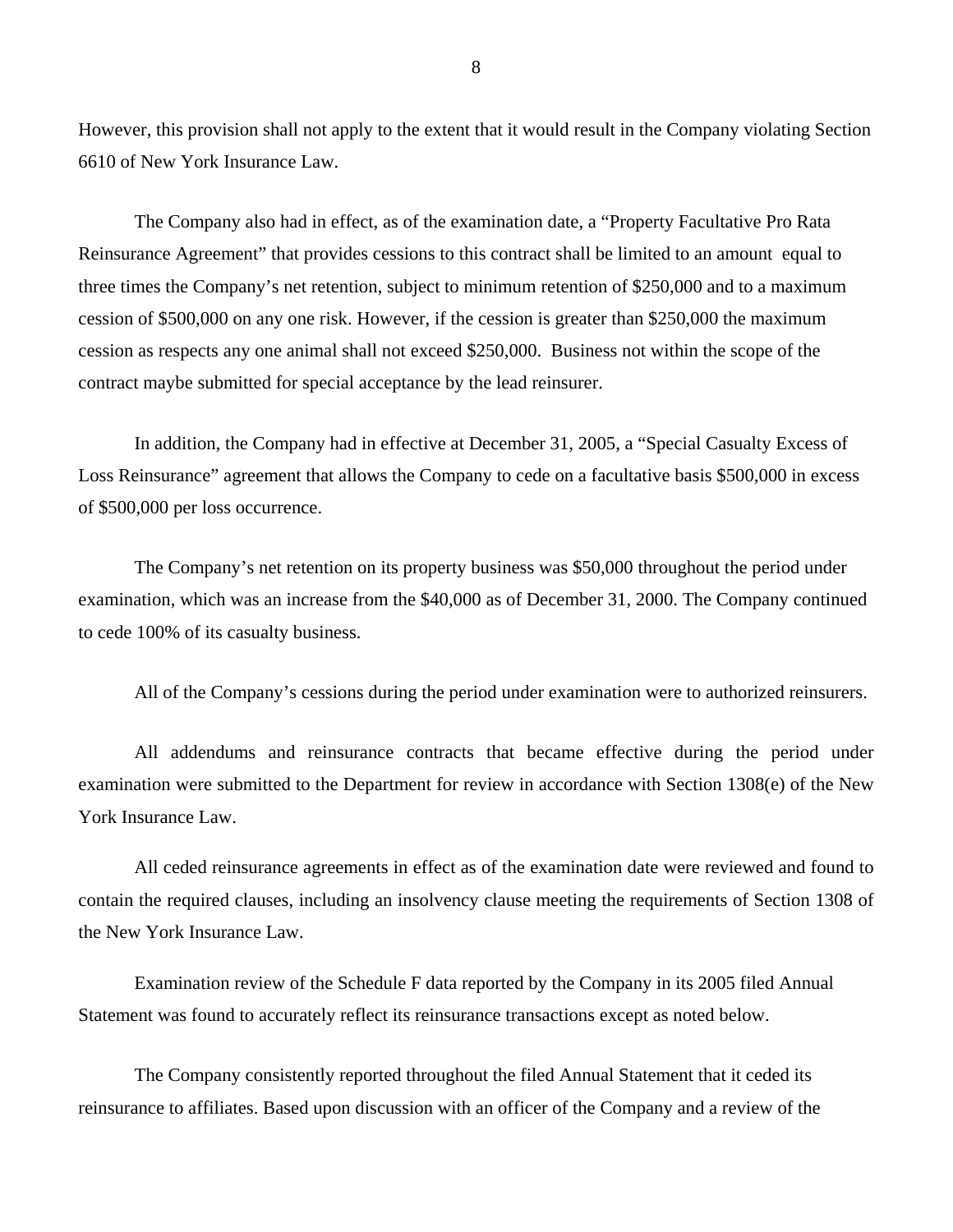reinsurance contracts this was found to be inaccurate. The Company is not affiliated with any of its reinsurers.

It is recommended that the Company comply with the Annual Statement Instructions and classify its reinsurers properly as affiliated or non-affiliated based upon the actual parties to the contracts.

Management has represented that all material ceded reinsurance agreements transfer both underwriting and timing risk as set forth in Statements of Statutory Accounting Principles ("SSAP") No. 62. Representations were supported by an attestation from the Company's Chief Executive Officer and Chief Financial Officer pursuant to the NAIC Annual Statement Instructions. Additionally, examination review indicated that the Company was not a party to any finite reinsurance agreements.

## <span id="page-10-0"></span>D. Holding Company System

The Company had two subsidiaries in its holding company system at December 31, 2005. A description of the system is as follows:

FM Scion Service Corporation ("FM Scion") was organized for the purpose of providing certain ancillary services to the Company. The initial funding of FM Scion was the Company's purchase of five shares of \$1,000 par value common stock at \$1,000 per share for a total investment of \$5,000. Subsequent purchases of common stock by the Company increased its investment in FM Scion to 87 shares for a total investment of \$87,000.

In 1982, FM Scion expanded its scope to include the business of insurance broker, which provided a vehicle for those agents, who were also brokers, to write coverage that the Company does not write, through FM Scion. This brokerage activity was further expanded in 1985 when FM Scion purchased an independent agency, MLM Agency, Inc., which was later transferred to the Company, and became the second subsidiary, Westport MLM Agency, Inc. ("Westport MLM").

Westport was organized in 1987 to conduct business as a general insurance agency and brokerage company, with the provision that neither Westport nor the Company would broker business for each other. The Company contributed capital to the subsidiary by purchasing forty shares of \$3,000 par value common stock at \$3,000 per share for a total investment of \$120,000.

9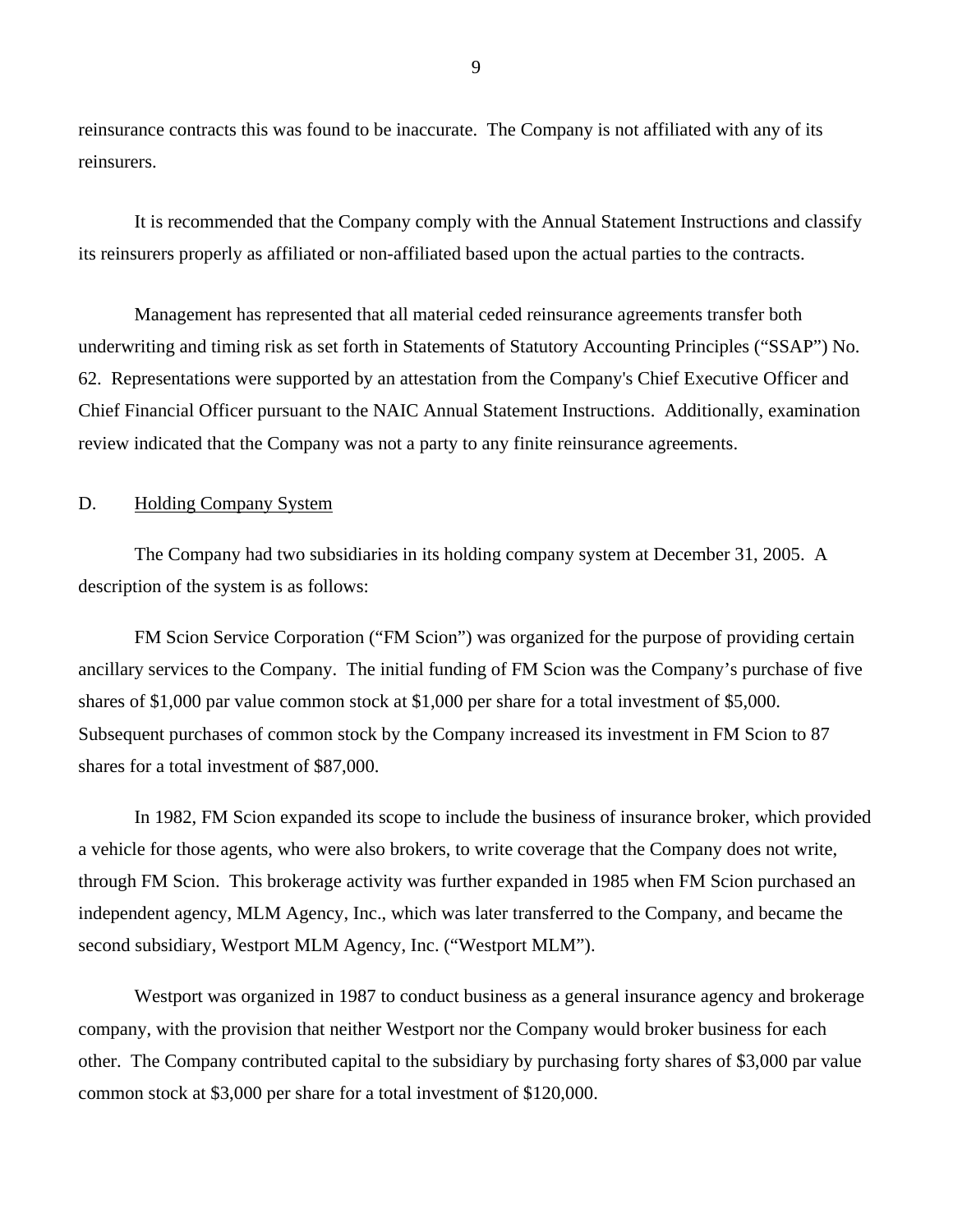A contract for the sale of the agency book of business and the real estate of the 100% wholly owned subsidiary of Fulmont Mutual Insurance Company, Westport MLM Agency, Inc., was executed on December 5, 2005 between seller Westport MLM and purchaser Wayne Shepard. Under the terms of what is described as an "installment sale contract" there is no money down and the purchaser agrees to pay the total purchase price of Five hundred seventy-five thousand two hundred fifty-three and no/100 Dollars (\$575,253) by making consecutive monthly payments of principal and interest of Five thousand one hundred seventy and 54/100 Dollars (\$[5,170.54\)](https://5,170.54) commencing January 5, 2006 and continuing every month thereafter for fifteen (15) years at seven percent (7%) interest until entire unpaid balance of principal and accrued interest are paid in full. Upon the signing of the contract, seller is to execute to the Purchaser a Warranty Deed with lien covenant to the premises, conveying marketable title thereto, duly executed and acknowledged so as to convey to the Purchaser the fee simple to the premises, free of all liens and encumbrances. The deed is to be held in escrow by Seller's attorney or other duly appointed agent of Seller and released to the Purchaser upon the payment in full of the agreed principal sum along with all accrued interest.

As part of the contract, the Seller agrees that the contract will be carried as a non-admitted asset on its balance sheet and that the value of the real estate being transferred will not be increased on its balance sheet.

## <span id="page-11-0"></span>E. Significant Operating Ratios

The following ratios have been computed as of December 31, 2005, based upon the results of this examination:

| Net premiums written in 2005 to Surplus as<br>regards policyholders                       | 1.24 to 1 |
|-------------------------------------------------------------------------------------------|-----------|
| Liabilities to liquid assets (cash and invested<br>assets less investments in affiliates) | 61\%      |
| Premiums in course of collection to Surplus as<br>regards policyholders                   | 3%        |

All of the above ratios fall within the benchmark ranges set forth in the Insurance Regulatory Information System of the National Association of Insurance Commissioners.

10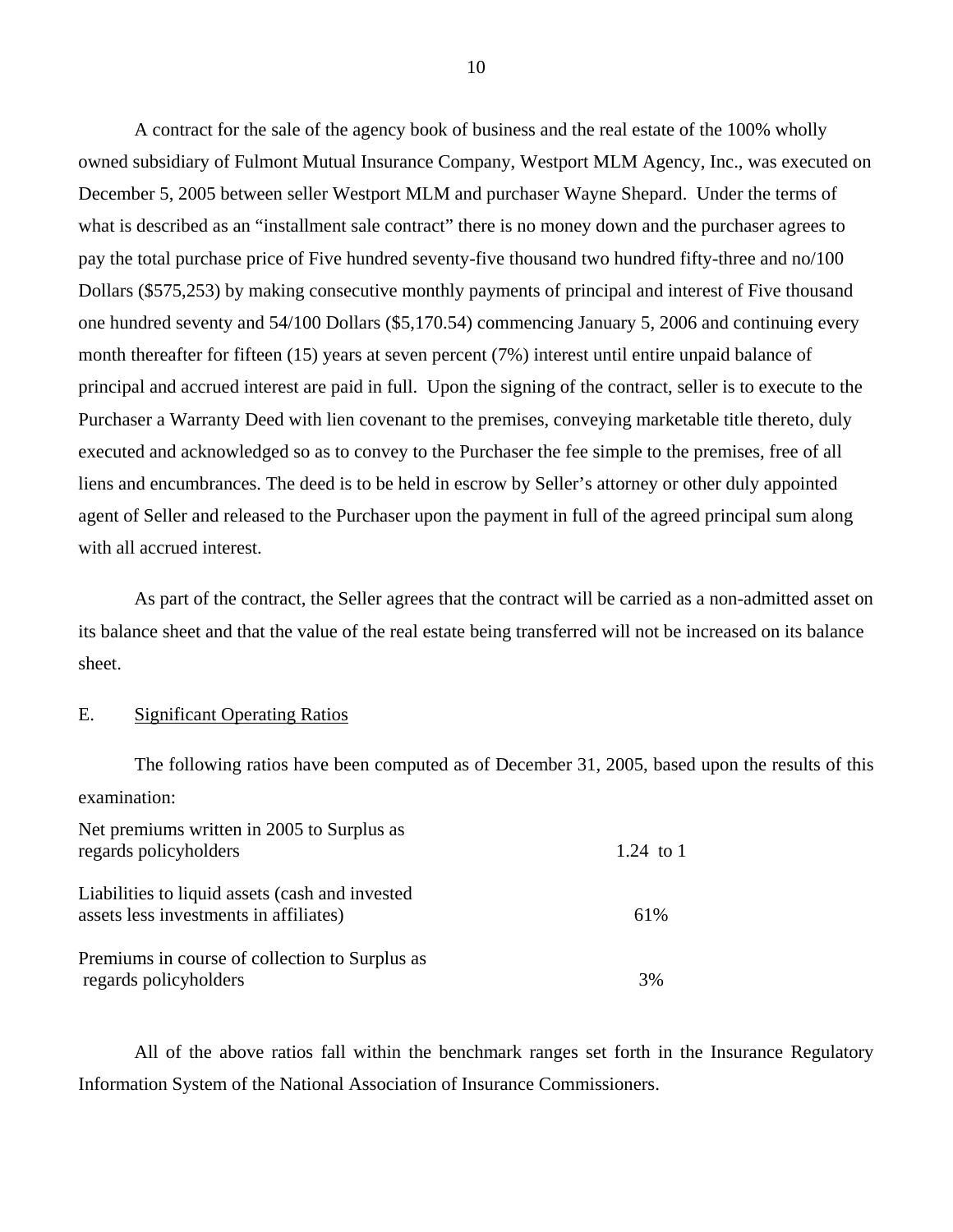The underwriting ratios presented below are on an earned/incurred basis and encompass the five-year period covered by this examination:

|                                              | Amounts      | Ratios     |
|----------------------------------------------|--------------|------------|
| Losses and loss adjustment expenses incurred | \$8,314,372  | 62.80%     |
| Other underwriting expenses incurred         | 5,694,610    | 43.02%     |
| Net underwriting loss                        | (770, 603)   | $(5.82)\%$ |
| Premiums earned                              | \$13,238,379 | 100.00%    |

### <span id="page-12-0"></span>F. Accounts and Records

#### 1. Superintendent's Account Transactions

The previous report on examination as of December 31, 2000 included the following recommendation:

"It is recommended that the Company ensure that matured security proceeds are not taken out of the Superintendent's custodial account without the written approval of the New York Insurance Department as required by Section 1314 of the New York Insurance Law."

During the previous examination, Company management provided correspondence, dated July 24, 2001, which stated that the Superintendent's account will be monitored to ensure that approval by the New York State Insurance Department is obtained prior to funds being released from that account.

Comparison of the securities being held in the Superintendent's Account as of the previous examination, December 31, 2000, with those being held at December 31, 2005, revealed that in 2003 the Company removed the proceeds from the redemption of a \$100,000 par value New York St PWR Auth & Gen P Rev 8/15/93 5.25% due 1/1/18 (CUSIP 649892C38) bond.

Company management was unable to provide documentation of the New York Insurance Department approval of the above transaction, as such; it appears that the Company did not comply with the previous report on examination recommendation.

Thus, it is recommended that the Company ensure that matured/redeemed security proceeds are not taken out of the Superintendent's custodial account without the written approval of the New York Insurance Department as required by Section 1314 of the New York Insurance Law.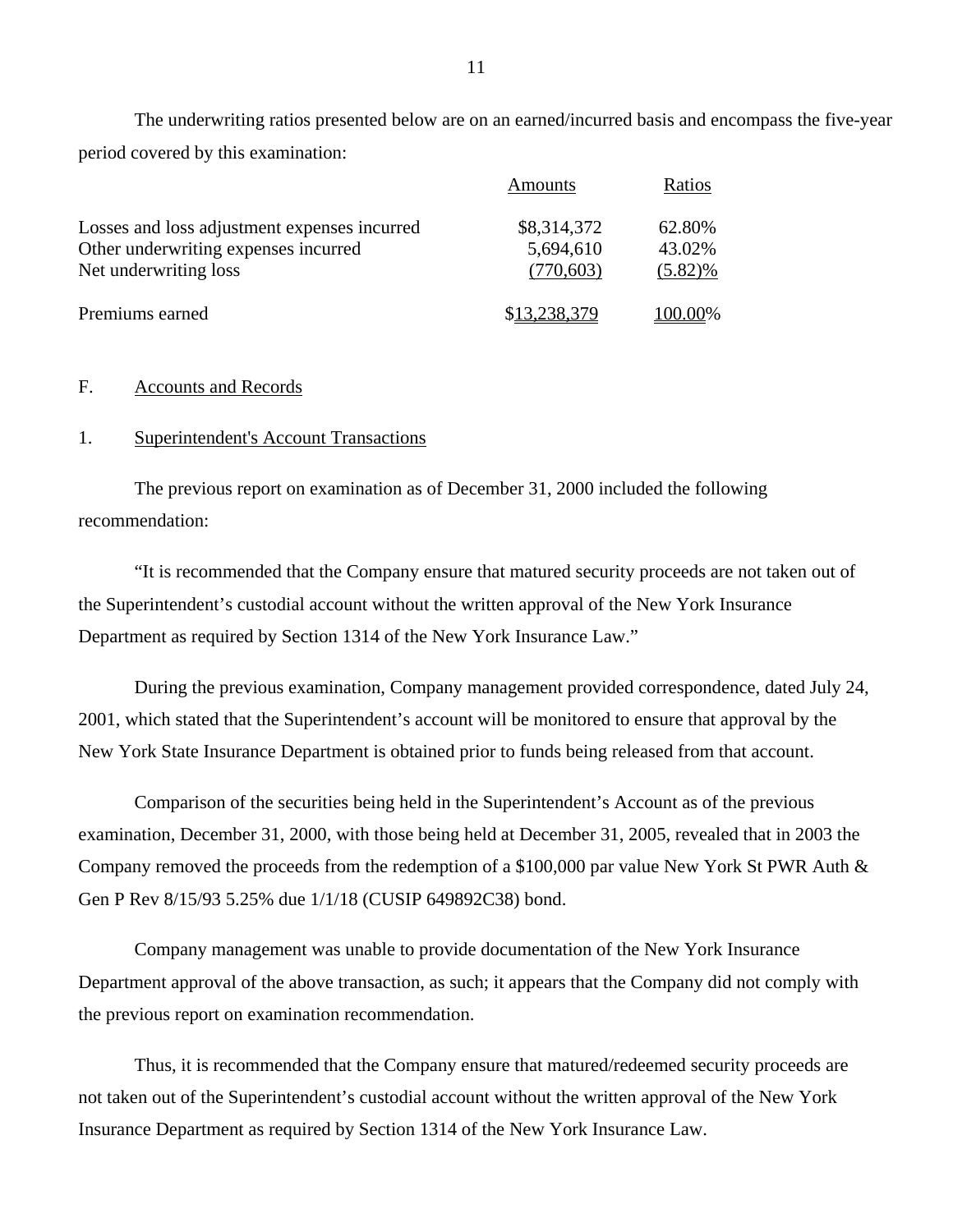## 2. Allocation of Expenses

During the course of the previous examination Company management provided a memorandum dated July 26, 2001 to the examiners which stated that time studies will be completed on a yearly basis comprising two (2) separate weeks at different times during the year beginning in 2002. During the current examination Company management was asked for the basis for the allocation of salary expenses by department within the Company and the breakdown by expense groupings used in the Underwriting & Investment Exhibit Part 3 - Expenses of the 2005 filed Annual Statement. The examiners were informed in correspondence from the Company dated December 14, 2006 that management was not generating current time studies and the one in use at December 31, 2005 is estimated to date back to the year 2000.

It should be noted that inter-company agreements titled the "EXPENSE ALLOCATION AMONG CORPORATIONS" in effect during 2005, call for the use of time studies as the basis for the allocation of salaries. Said agreements also call for the employment of time usage studies for the "System 36" (computer system) in the allocation of data processing hardware time to FMIC. Company management was also asked for the 2005 time usage studies. In their response, dated December 14, 2006, Company management explained that no studies could be provided for 2005 since during that year the "System 36" was replaced by an "AS-400" computer system. Management explained that an average of the totals for the previous four years was used to arrive at the usage figure for 2005 since time usage studies, similar to that generated by the "System 36," cannot be generated by the new "AS-400" system.

Given the above observations, it is recommended that the Company comply with its established "EXPENSE ALLOCATION AMONG CORPORATIONS" agreement with respect to the use of allocation bases or amend its agreement to conform to how expenses are actually being allocated. In addition, it is recommended that the Company establish and maintain written documentation supporting the allocation of each expense category to the major expense groups as required by Department Regulation 30.

## 3. New York Insurance Law Section 1411(e)

The following observations were made during the review of expenses relative to the current examination of the Company.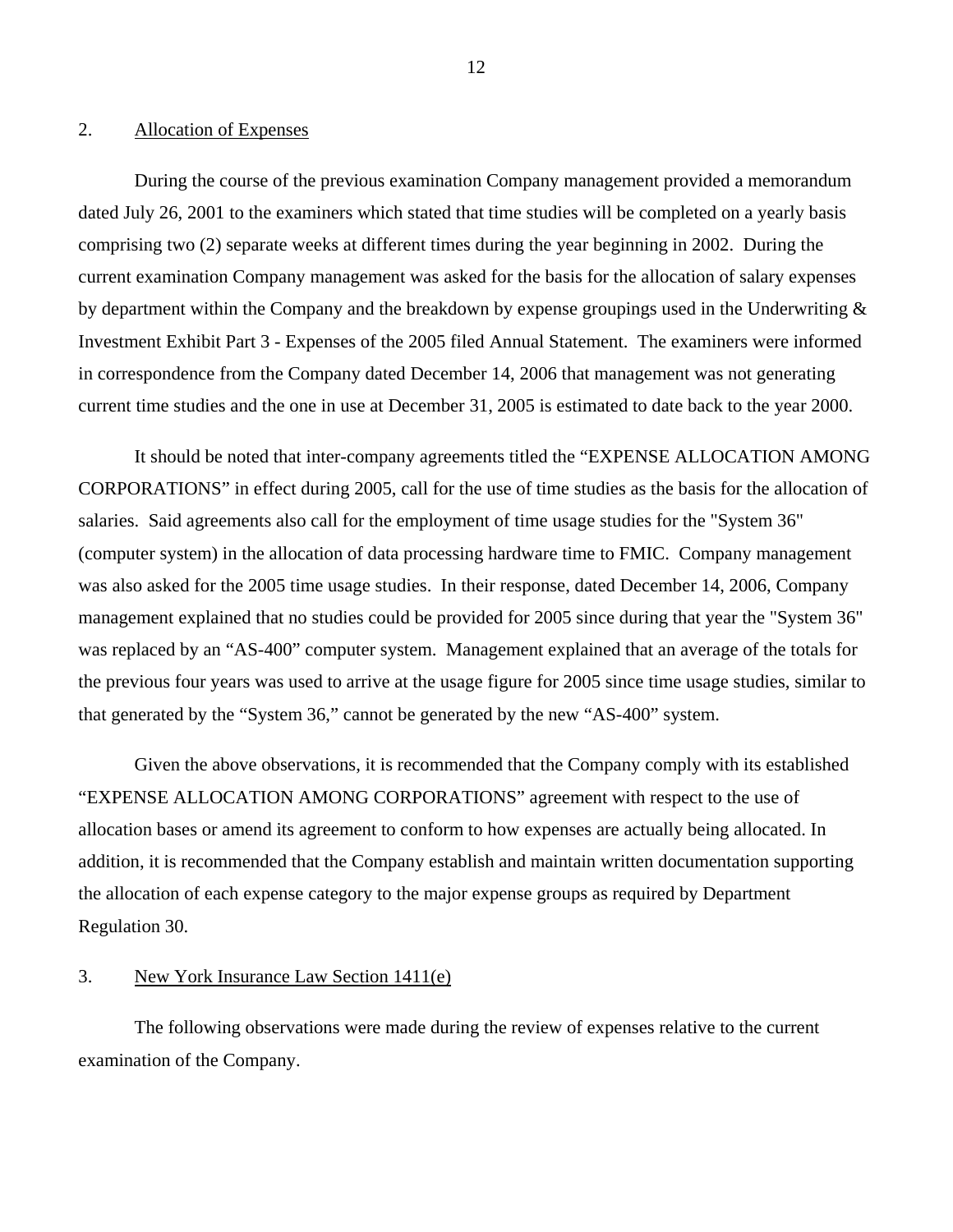During the review of payment documentation pertaining to the Company's investment in mortgage loans, a check for \$500 dated September 15, 2006 made payable to a director of the Company was noted.

The review of the Company's inter-company expenses revealed an additional \$1,000 payment made to the same director via check dated December 5, 2005. That payment pertained to services provided in relation to negotiating the terms of the contract on the Westport MLM sale previously discussed in the holding company section of this report.

New York Insurance Law Section 1411(e) states, in part, the following:

"No director or officer of an insurer doing business in this state shall receive, in addition to his fixed salary or compensation, any money or valuable thing, directly or indirectly, or through any substantial interest in any other corporation or business unit, for negotiating, procuring, recommending or aiding in any purchase or sale of property, or loan, made by such insurer or any affiliate or subsidiary thereof; nor shall he be pecuniarily interested, as principal, co-principal, agent or beneficiary, directly or indirectly, or through any substantial interest in any other corporation or business unit, in any such purchase, sale or loan…"

Company management is also noted to have provided a memorandum dated July 25, 2001 to the New York Insurance Examiners during the previous examination indicating that the Company will no longer pay such officer/director of the Company for representing it at mortgage closings.

The above transactions appear to be violations of Section 1411(e) of the New York Insurance Law; thus, Company management was directed to obtain reimbursement (evidence of which was provided to the examiners) for the aforementioned expenditures since this would be in keeping with its fiduciary responsibility to the Company and to the policyholders.

It is recommended that the Company comply with Section 1411(e) of the New York Insurance Law and ensure that no director or officer receive, in addition to their fixed salary or compensation, any money or valuable thing, directly or indirectly, for negotiating, procuring, recommending or aiding in any purchase or sale of property, made by such insurer or any affiliate or subsidiary thereof.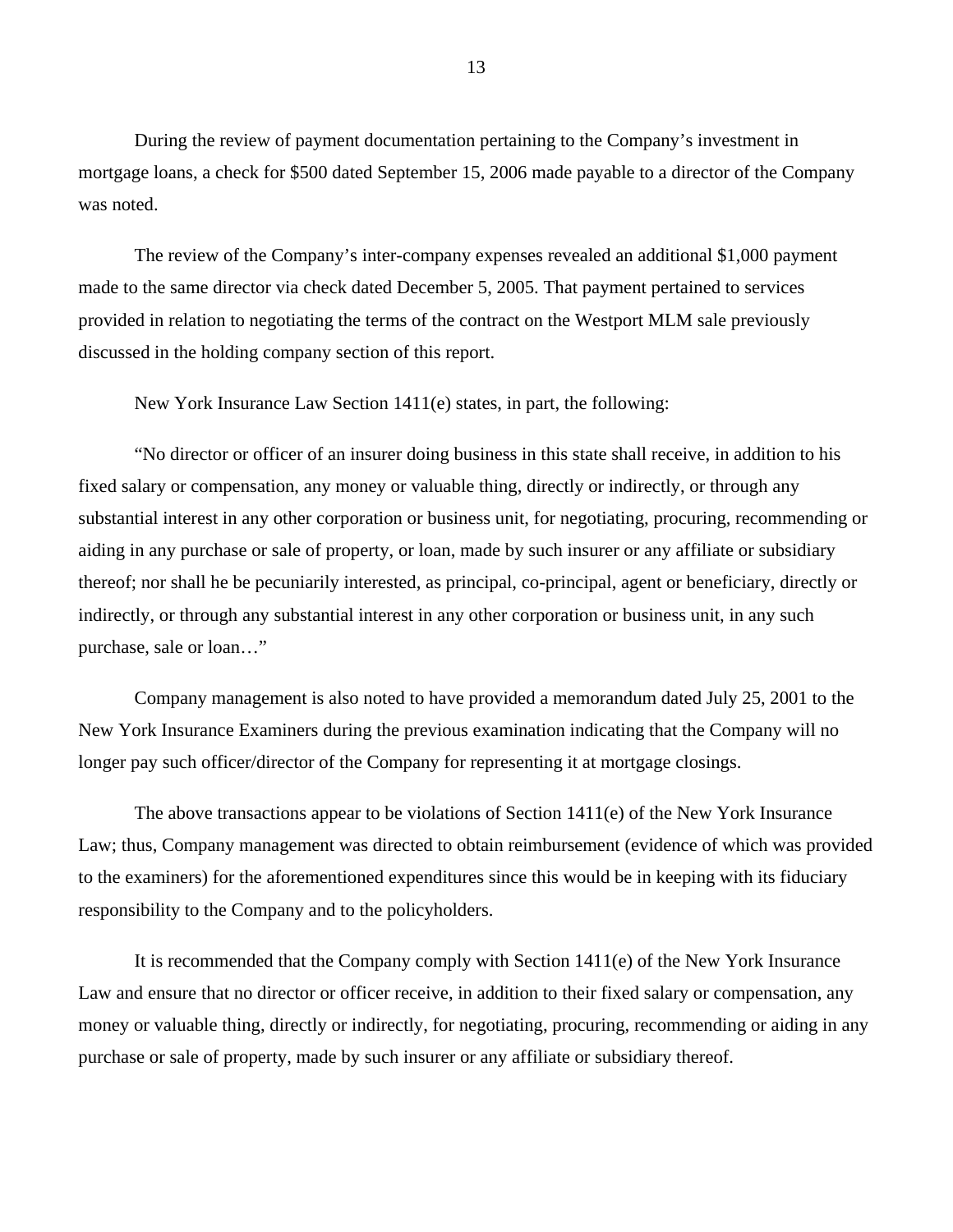## 4. Compliance with commitments made to this Department

The Company merged with The Mohawk Minden Insurance Company ("Mohawk Minden") effective May 1, 1998.

In correspondence dated July 17, 2001 the Company agreed to make the necessary changes to incorporate Mohawk Minden's loss data into FMIC's Schedule P for 2001. However, based upon the review of the 1997 filed Annual Statement for Mohawk Minden as well as the review of the 1998 and 2005 filed Annual Statements for FMIC (see Schedule P Part 2 Summary) it does not appear that the Company complied with its written commitment to this Department. This was confirmed in correspondence provided by Company management dated February 8, 2007.

In a number of instances it was observed that the Company provided letters of commitment to this Department during the course of the previous examination, agreeing to perform certain acts of compliance and for one reason or another said commitments were not adhered to. See as examples the preceding paragraphs regarding The Mohawk Minden Insurance Company's loss data as well as matters included in Section F, "Accounts and Records" of this report under caption "Allocation of Expenses" and "New York Insurance Law Section 1411(e)."

Given the preceding observations, it is recommended that the Company comply with all written commitments made to this Department, henceforth.

## 5. Custodial Agreement Requirements

Based upon a review of the Company's current custodial agreement, it was determined that some provisions and safeguards required by the New York Insurance Department and the National Association of Insurance Commissioners ("NAIC") Financial Condition Examiners Handbook were not included in the agreement. It is noted that Company management was in the process of revising said agreement to allow compliance with the requirements at the conclusion of the field portion of the examination. Nonetheless, it is recommended that the Company continue to finalization the process of amending its custodial agreement to include all the provisions required by the New York Insurance Department and the NAIC Financial Condition Examiners Handbook.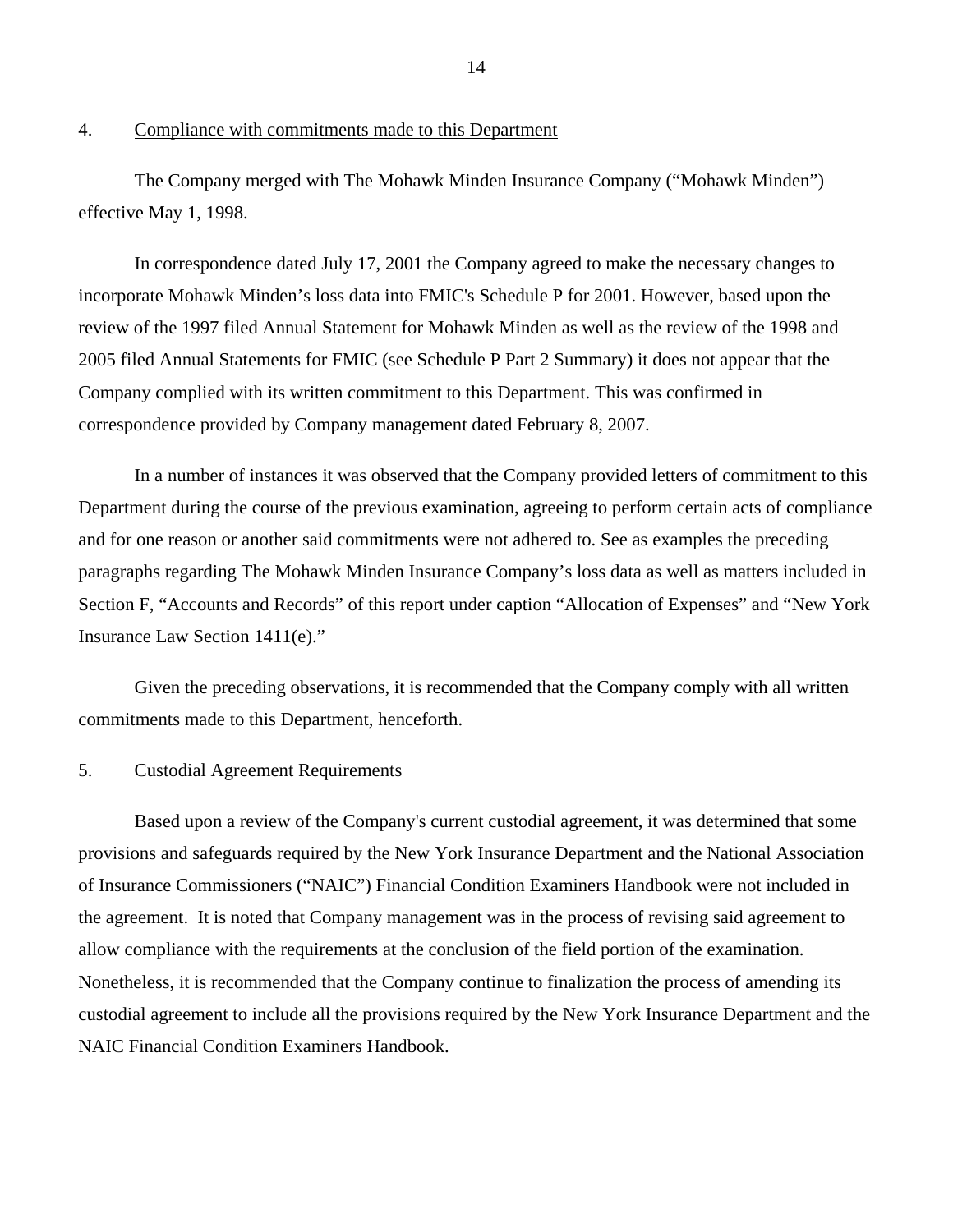#### 6. Approval of short term investments

The Company was not having all of its short term investments authorized or approved in accordance with Section 1411(a) of the New York Insurance Law during the period under examination.

Section 1411(a) of the New York Insurance Law states, in part, that:

"No domestic insurer shall make any loan or investment … unless authorized or approved by its board of directors or a committee thereof responsible for supervising or making such investment or loan. The committee's minutes shall be recorded and a report submitted to the board of directors at its next meeting."

Thus, it is recommended that the Company comply with the investment authorization requirements of Section 1411(a) of the New York Insurance Law.

## 7. Misclassification of long term Certificates of Deposit

The Company is noted to have misclassified and listed two certificates of deposits with maturity dates in excess of one year on Schedule E - Part 1 - Cash in its 2005 filed Annual Statement.

It is recommended that the Company comply with SSAP No. 26 paragraph 2, SSAP No. 2 paragraph 3 as well as the Annual Statement Instructions and classify certificates of deposit that have a maturity date in excess of one year from the date of acquisition as bonds.

## 8. PAYTRUST, Inc. ("PayTrust") check issuing service

Fulmont Mutual Insurance Company, an advance premium corporation subject to Article 66 of the New York Insurance Law, is using a check issuing service ("PayTrust") to pay some of its expenses.

The checks issued by PayTrust have Fulmont Mutual Insurance Company's name and bank account number on them. In the signature area of the checks is the notation "SIGNATURE ON FILE". The checks issued are not "signed" by two officers of the Company although the Payment Authorization Form allowing PAYTRUST, Inc. to receive and pay bills is signed by two officers.

Apparently, the Company is using the service to pay bills below a threshold of \$10,000. This amount, based upon the financial size of the Company, does not seem prudent.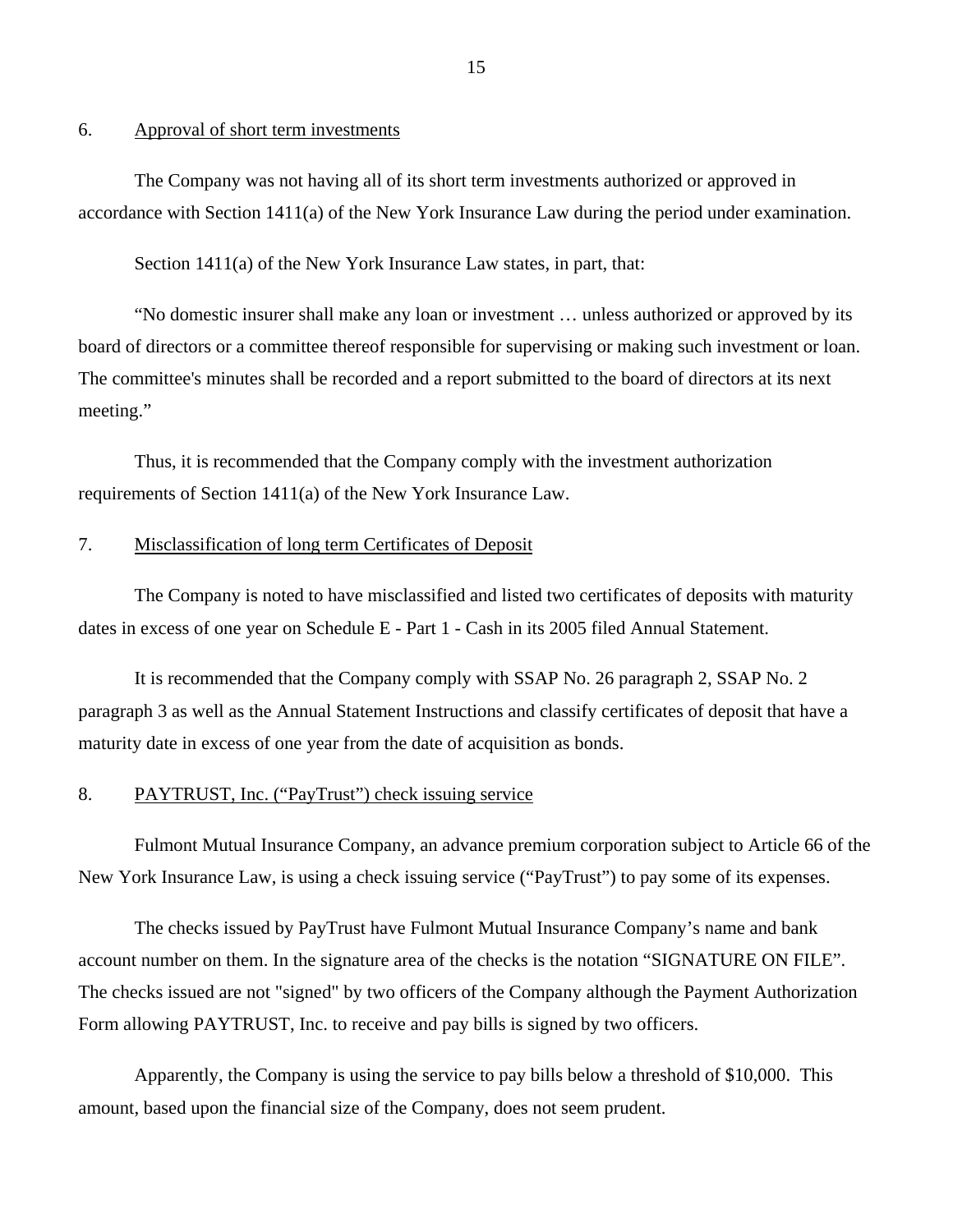Section  $6611(a)(4)(C)$  is specific in that it requires all checks to be signed either by two officers or by one officer upon the written order of another officer with an exception noted in the law for miscellaneous expenses. The Company should comply fully with Section  $6611(a)(4)(C)$  of the New York State Insurance Law.

In addition, the Board resolution(s) authorizing the use of the aforementioned check issuing service should set a specific dollar limit over which no one check may be issued pursuant to such an arrangement.

The directors of the Company should remain mindful of their fiduciary responsibilities to the Company and its policyholders, as set forth in Section 717(a) of the New York Business Corporation Law, when determining the dollar threshold for the amount considered as miscellaneous expenses. The basis used when making the determination should be clearly documented in the resolution passed. The reasonableness of the amount determined based upon among other factors the financial condition of the Company will be reviewed upon examination;

The resolution should specify the expenses and/or types of expenses, which must be characterized as "miscellaneous", that may be paid using the check writing arrangement; and the resolution should specifically identify the expenses for which this arrangement may not be used.

Reference should be made to Department Regulation 30, Part 105 relative to what constitutes a miscellaneous expense.

In view of the above, it is recommended that the Company adopt a resolution which incorporates the specific Department guidance provided above relative to its arrangement with PayTrust. In addition, it is recommended that the board of directors ensure that the management of the Company has put into place adequate controls over this arrangement in order to adequately protect the assets of the Company. Evidence that the board has verified periodically, but no less frequently than annually, that the controls are operating properly must be maintained and provided for review upon examination.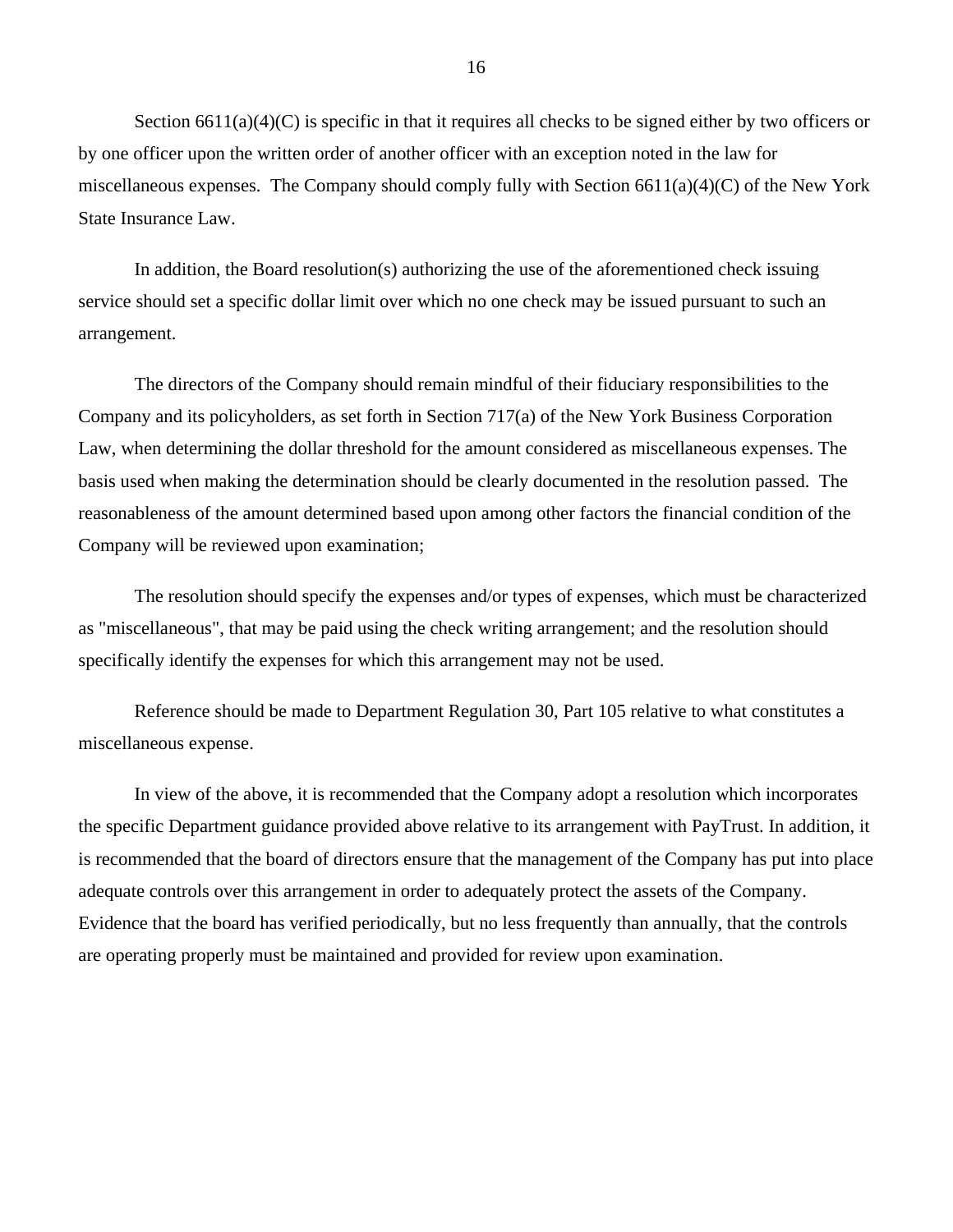# **3. FINANCIAL STATEMENTS**

# <span id="page-18-1"></span><span id="page-18-0"></span>A. Balance Sheet

The following shows the assets, liabilities and surplus as regards policyholders as of December 31, 2005 as determined by this examination and as reported by the Company:

| Assets                                           | Assets      | Assets<br><b>Not</b><br>Admitted | <b>Net</b><br>Admitted<br>Assets |
|--------------------------------------------------|-------------|----------------------------------|----------------------------------|
| <b>Bonds</b>                                     | \$2,460,495 | \$<br>$\boldsymbol{0}$           | \$2,460,495                      |
| Common stocks                                    | 300,684     | $\theta$                         | 300,684                          |
| Mortgage loans on real estate: First liens       | 65,497      | $\theta$                         | 65,497                           |
| Real Estate: Properties occupied by the company  | 142,807     | $\theta$                         | 142,807                          |
| Cash, cash equivalents and short-term            |             |                                  |                                  |
| investments                                      | 687,918     | $\theta$                         | 687,918                          |
| Investment income due and accrued                | 29,925      | $\Omega$                         | 29,925                           |
| Uncollected premiums and agents' balances in the |             |                                  |                                  |
| course of collection                             | 57,552      | 6,301                            | 51,251                           |
| Deferred premiums, agents' balances and          |             |                                  |                                  |
| installments booked but deferred and not yet due | 315,385     | 18,902                           | 296,483                          |
| Amounts recoverable from reinsurers              | 19,820      | 0                                | 19,820                           |
| Current federal and foreign income tax           |             |                                  |                                  |
| recoverable and interest thereon                 | 1,410       | $\theta$                         | 1,410                            |
| Net deferred tax asset                           | 50,622      | $\theta$                         | 50,622                           |
| Furniture and equipment, including health care   |             |                                  |                                  |
| delivery assets                                  | 35,654      | 35,654                           | $\overline{0}$                   |
| Receivables from parent, subsidiaries and        |             |                                  |                                  |
| affiliates                                       | 33,106      | $\theta$                         | 33,106                           |
| A/R Other                                        | 7,538       | $\Omega$                         | 7,538                            |
| Fair Plan & Loans                                | 104,364     | 10,700                           | 93,664                           |
| Automobile                                       | 12,671      | 12,671                           | $\theta$                         |
| <b>Total assets</b>                              | \$4,325,448 | \$84,228                         | \$4,241,220                      |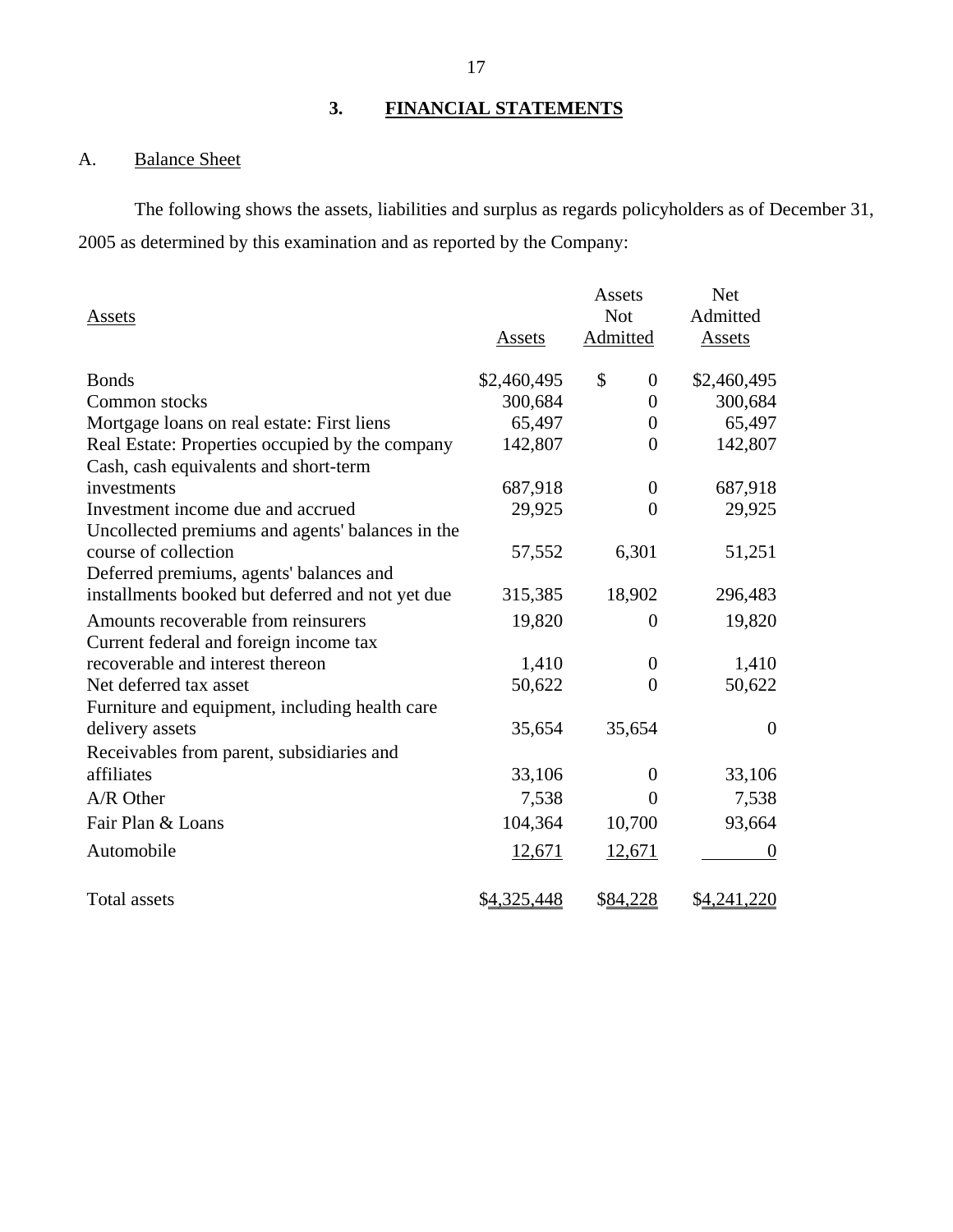## Liabilities, surplus and other funds

| Losses and loss adjustment expenses                    |               | 153,084     |
|--------------------------------------------------------|---------------|-------------|
| Commissions payable, contingent commissions and other  |               |             |
| similar charges                                        |               | 68,092      |
| Other expenses (excluding taxes, licenses and fees)    |               | 7,530       |
| Unearned premiums                                      |               | 1,970,281   |
| Advance premiums                                       |               | 60,304      |
| Ceded reinsurance premiums payable (net of ceding      |               |             |
| commissions)                                           |               | 45,635      |
| Amounts withheld or retained by company for account of |               |             |
| others                                                 |               | 10,185      |
| Payable to parent, subsidiaries and affiliates         |               | 6,426       |
| Aggregate write-ins for liabilities                    |               | 24,013      |
| <b>Total liabilities</b>                               |               | \$2,345,550 |
| Aggregate write-ins for special surplus funds          | 100,000<br>S. |             |
| Unassigned funds (surplus)                             | 1,795,670     |             |
| Surplus as regards policyholders                       |               | 1,895,670   |
| Total liabilities, surplus and other funds             |               | \$4,241,220 |

Note: The Internal Revenue Service did not audit the Company's federal income tax returns for the period under examination. Audits covering subsequent tax years have yet to commence. The examiner is unaware of any potential exposure of the Company to any further tax assessment and no liability has been established herein relative to such contingency.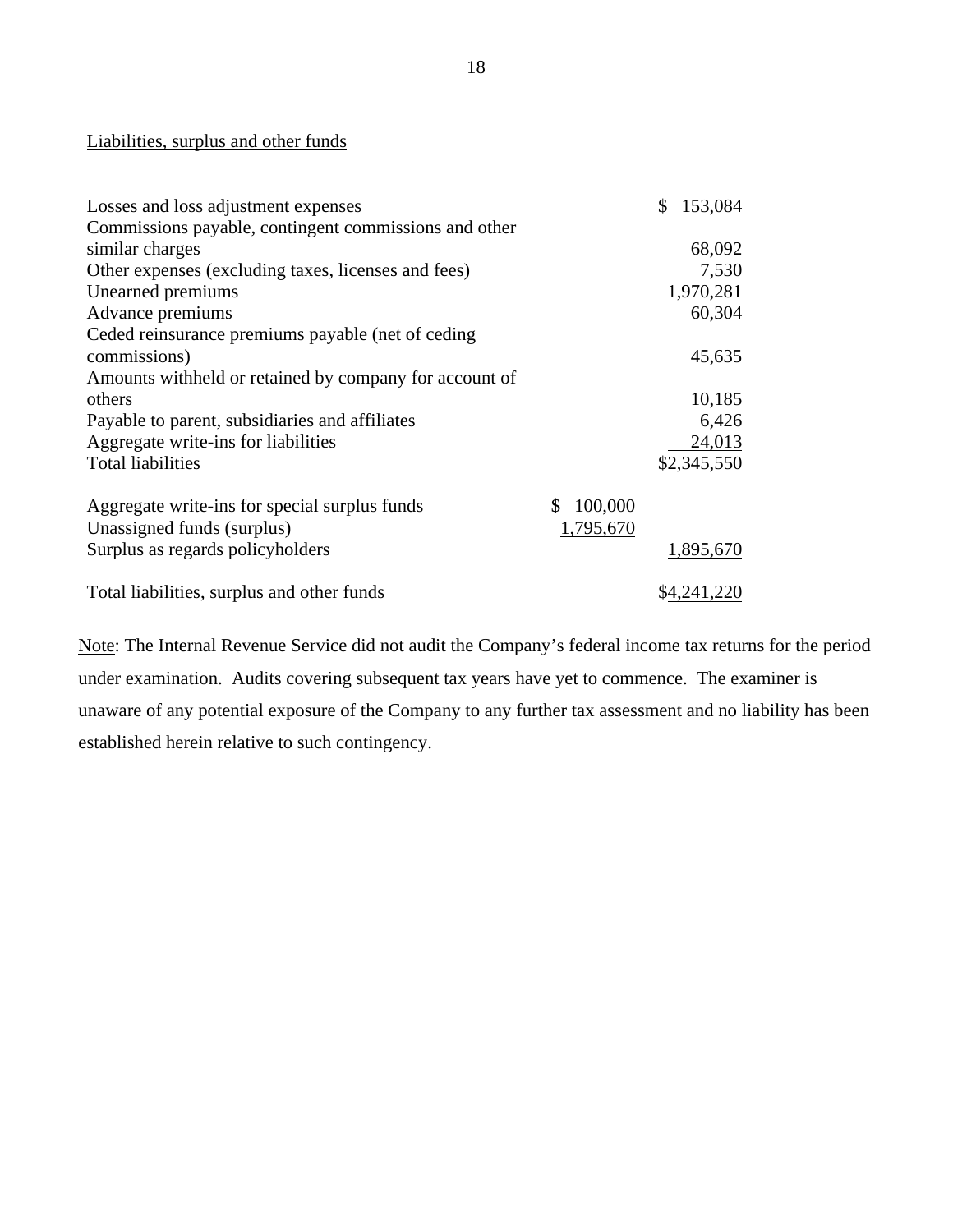# <span id="page-20-0"></span>B. Underwriting and Investment Exhibit

Surplus as regards policyholders increased by \$504,481 during the five-year examination period,

January 1, 2001 to December 31, 2005, detailed as follows:

# Statement of Income

| <b>Underwriting Income</b>                                                                                                                                                 |                                             |               |
|----------------------------------------------------------------------------------------------------------------------------------------------------------------------------|---------------------------------------------|---------------|
| Premiums earned<br>Deductions:<br>Losses and loss adjustment expenses incurred<br>Other underwriting expenses incurred                                                     | \$8,314,372<br>5,694,610                    | \$13,238,379  |
| Total underwriting deductions                                                                                                                                              |                                             | 14,008,982    |
| Net underwriting gain or (loss)                                                                                                                                            |                                             | \$(770,603)   |
| <b>Investment Income</b>                                                                                                                                                   |                                             |               |
| Net investment income earned<br>Net realized capital gain                                                                                                                  | \$882,272<br>(5,156)                        |               |
| Net investment gain or (loss)                                                                                                                                              |                                             | 877,116       |
| Other Income                                                                                                                                                               |                                             |               |
| Net gain or (loss) from agents' or premium balances<br>charged off<br>Finance and service charges not included in premiums<br>Aggregate write-ins for miscellaneous income | $\mathbb{S}$<br>31,975<br>342,147<br>11,069 |               |
| Total other income                                                                                                                                                         |                                             | 385,191       |
| Net income before federal and foreign income taxes                                                                                                                         |                                             | \$<br>491,704 |
| Federal and foreign income taxes incurred                                                                                                                                  |                                             | 12,500        |
| Net Income                                                                                                                                                                 |                                             | \$<br>479,204 |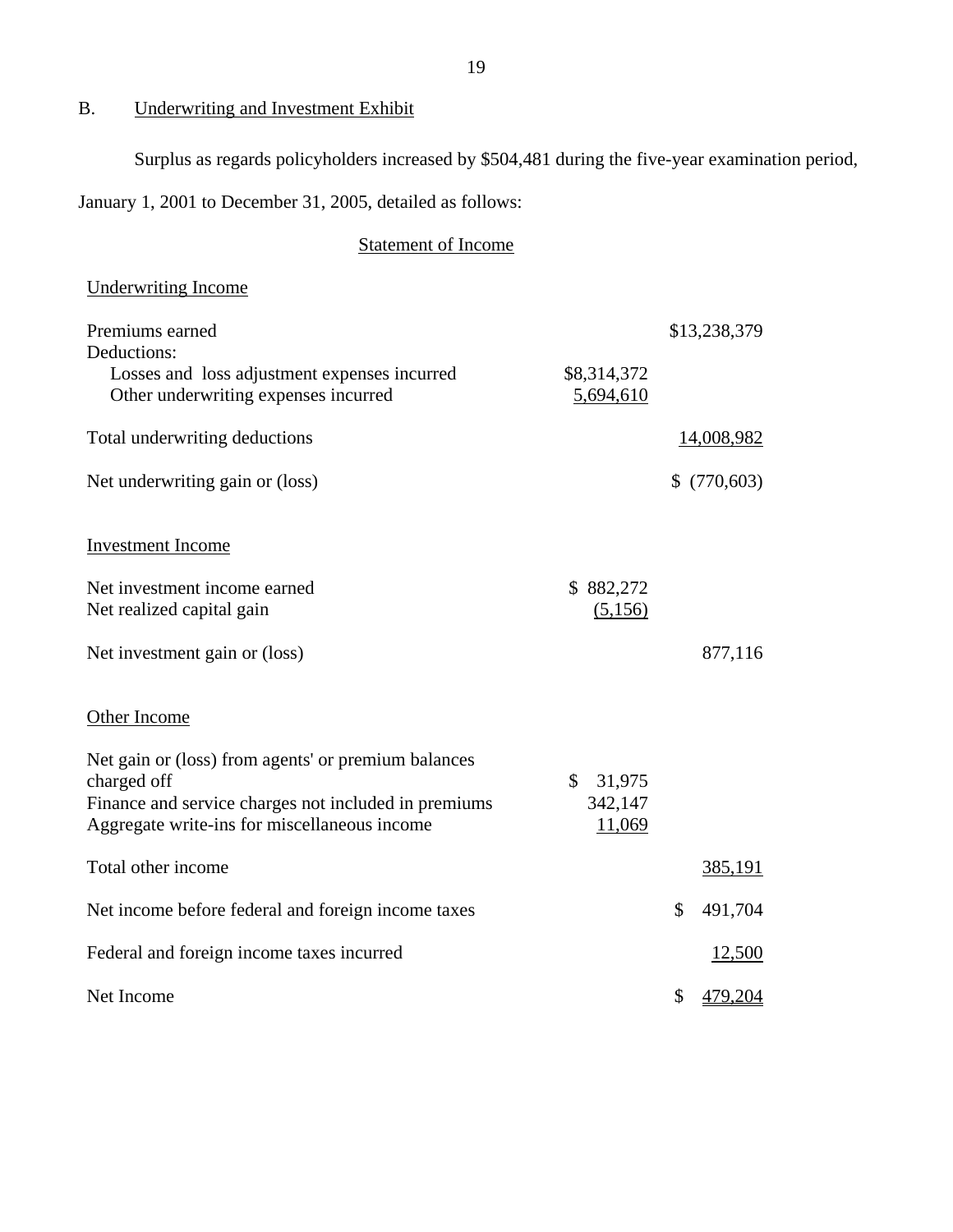### Capital and Surplus Account

## Surplus as regards policyholders per report on Examination as of December 31, 2000 \$1,391,189

|                                                     | Gains in<br><b>Surplus</b> | Losses in<br>Surplus |             |
|-----------------------------------------------------|----------------------------|----------------------|-------------|
| Net income                                          | \$479,204                  | \$<br>$\Omega$       |             |
| Net unrealized capital gains or losses              | O                          | 46,288               |             |
| Change in net deferred income tax                   | 50,622                     | 0                    |             |
| Change in nonadmitted assets                        | 22,059                     |                      |             |
| Aggregate write-ins for gains and losses in surplus |                            | <u>1,116</u>         |             |
| Total gains or losses in surplus                    | \$551,885                  | \$47,404             |             |
| Net increase in surplus                             |                            |                      | 504,481     |
| Surplus as regards policyholders per report on      |                            |                      |             |
| Examination as of December 31, 2005                 |                            |                      | \$1,895,670 |

## **4. LOSSES AND LOSS ADJUSTMENT EXPENSES**

<span id="page-21-0"></span>The examination liability for the captioned items of \$153,084 is the same as reported by the Company as of December 31, 2005.

The examination analysis of the loss and loss adjustment expense reserves was conducted in accordance with generally accepted actuarial principles and practices and was based on statistical information contained in the Company's internal records and in its filed annual statements.

## **5. MARKET CONDUCT ACTIVITIES**

<span id="page-21-1"></span>In the course of this examination, a review was made of the manner in which the Company conducts its business and fulfills its contractual obligations to policyholders and claimants. The review was general in nature and is not to be construed to encompass the more precise scope of a market conduct investigation, which is the responsibility of the Market Conduct Unit of the Property Bureau of this Department.

The general review was directed at practices of the Company in the following areas: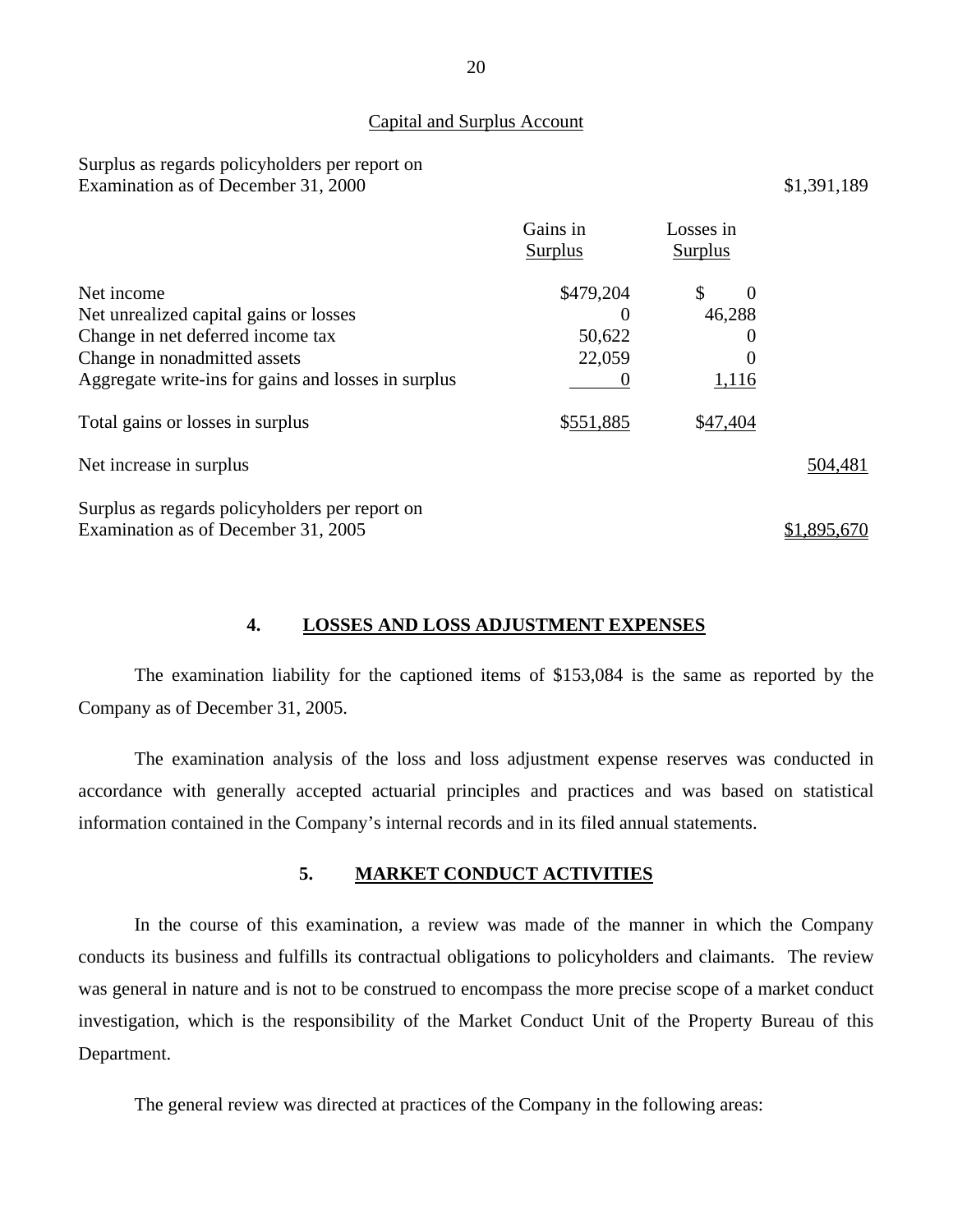- A. Sales and advertising
- B. Underwriting
- C. Rating
- D. Claims and complaint handling

No problem areas were encountered.

# **6. COMPLIANCE WITH PRIOR REPORT ON EXAMINATION**

<span id="page-22-0"></span>The prior report on examination contained eight recommendations as follows (page numbers refer to the prior report):

| ITEM            |                                                                                                                                                                                                                                                                            | PAGE NO. |
|-----------------|----------------------------------------------------------------------------------------------------------------------------------------------------------------------------------------------------------------------------------------------------------------------------|----------|
| A.              | Management                                                                                                                                                                                                                                                                 |          |
| i.              | It is recommended that the Company adhere to all the provisions of its<br>charter and by-laws and Section 712(a) of the New York Business<br>Corporation Law, henceforth.                                                                                                  | 5        |
|                 | The Company has not fully complied with this recommendation. A<br>similar recommendation regarding the by-laws is made in this report.                                                                                                                                     |          |
| ii.             | It is recommended that the minutes of the annual policyholders meeting<br>clearly state the names of the individuals being nominated including<br>their length of term and the minutes definitively state that the<br>policyholders elected such individuals as directors. | 5        |
|                 | The Company has complied with this recommendation.                                                                                                                                                                                                                         |          |
| <b>B.</b>       | <b>Holding Company System</b>                                                                                                                                                                                                                                              | 10       |
|                 | It is recommended that the Company report transactions with its two<br>subsidiaries in accordance with Regulation 53, henceforth.                                                                                                                                          |          |
|                 | The Company has complied with this recommendation.                                                                                                                                                                                                                         |          |
| $\mathcal{C}$ . | Securities in the Superintendent's Custodial Account                                                                                                                                                                                                                       | 12       |
|                 | It is recommended that the Company ensure that matured security<br>proceeds are not taken out of the Superintendent's custodial account<br>without the written approval of the New York Insurance Department as<br>required by Section 1314 of the New York Insurance Law. |          |
|                 | The Company has not complied with this recommendation. A similar                                                                                                                                                                                                           |          |

recommendation is made in this report.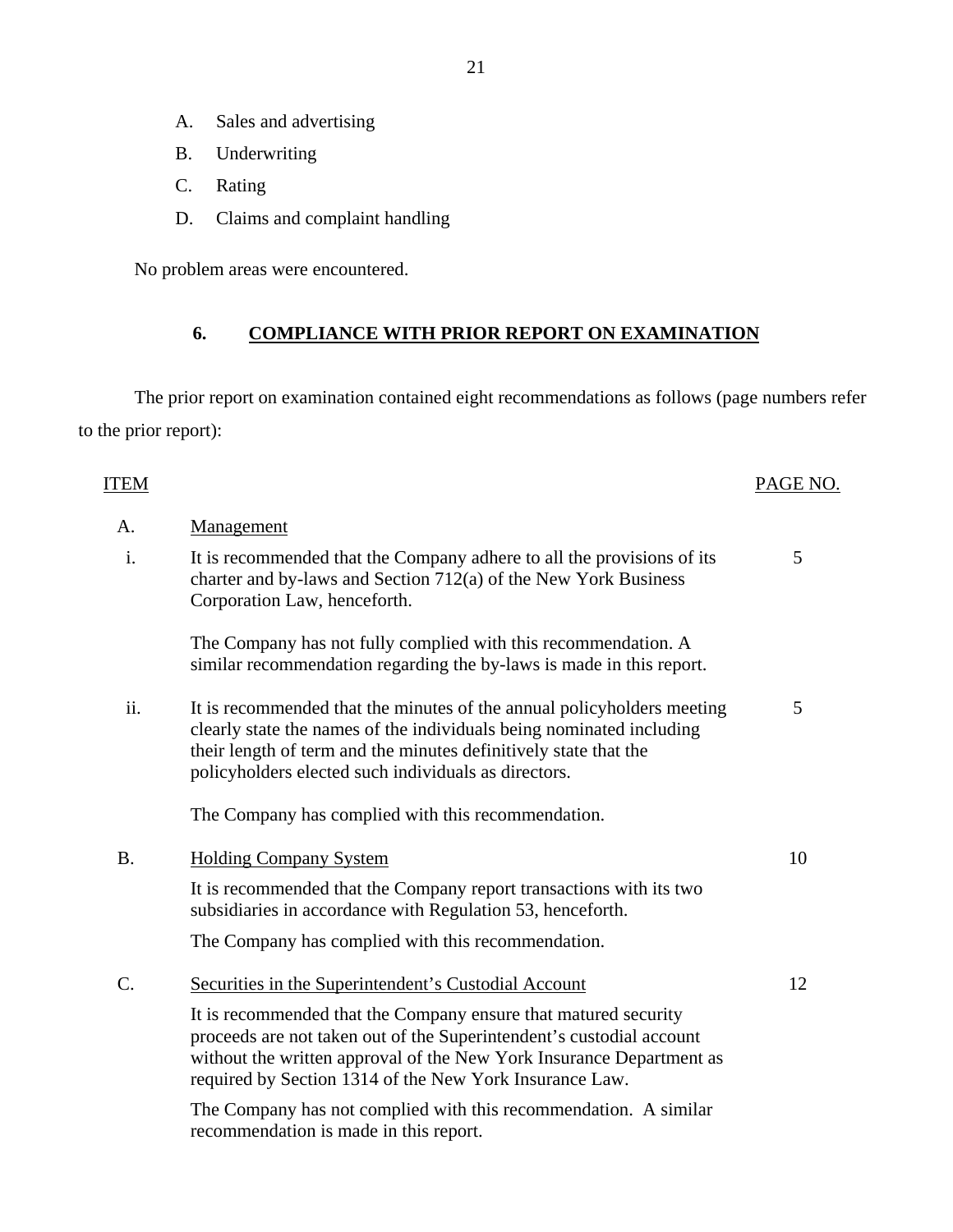| <b>ITEM</b> |                                                                                                                                                                                                                                     | PAGE NO. |
|-------------|-------------------------------------------------------------------------------------------------------------------------------------------------------------------------------------------------------------------------------------|----------|
| D.          | <b>Custodianship of Securities</b>                                                                                                                                                                                                  | 12       |
|             | It is recommended that the Company comply with Department Circular<br>Letter No. 2 (1977) and only allow its investments to be held under<br>custodial arrangements that meet the requirements put forth in the<br>circular letter. |          |
|             | The Company has complied with this recommendation.                                                                                                                                                                                  |          |
| Ε.          | <b>Market Conduct Activities</b>                                                                                                                                                                                                    |          |
| i.          | It is recommended that the Company comply with all the provisions of<br>Section 3403 of the New York Insurance Law and Department<br>Regulation No. 96, henceforth.                                                                 | 18       |
|             | The Company has complied with this recommendation.                                                                                                                                                                                  |          |
| ii.         | It is recommended that the Company comply with all the provisions of<br>Sections 3425(d) and 3426(e) of the New York Insurance Law.                                                                                                 | 19       |
|             | The Company has substantively complied with this recommendation.                                                                                                                                                                    |          |
| iii.        | It is recommended that the Company comply with all the provisions of<br>Section 216.9(a) of Department Regulation 64, henceforth.                                                                                                   | 20       |
|             | The Company has complied with this recommendation.                                                                                                                                                                                  |          |

# **7. SUMMARY OF COMMENTS AND RECOMMENDATIONS**

## <span id="page-23-0"></span>ITEM PAGE NO.

## A. Management

It is recommended that the Company comply with all the provisions of 4 its by-laws, henceforth or that it request Department approval to change its by-laws to reflect the way that the Company is currently operating. It is noted that a similar recommendation was included in the prior report on examination.

B. Reinsurance

It is recommended that the Company comply with the Annual Statement 9 Instructions and classify its reinsurers properly as affiliated or nonaffiliated based upon the actual parties to the contracts.

22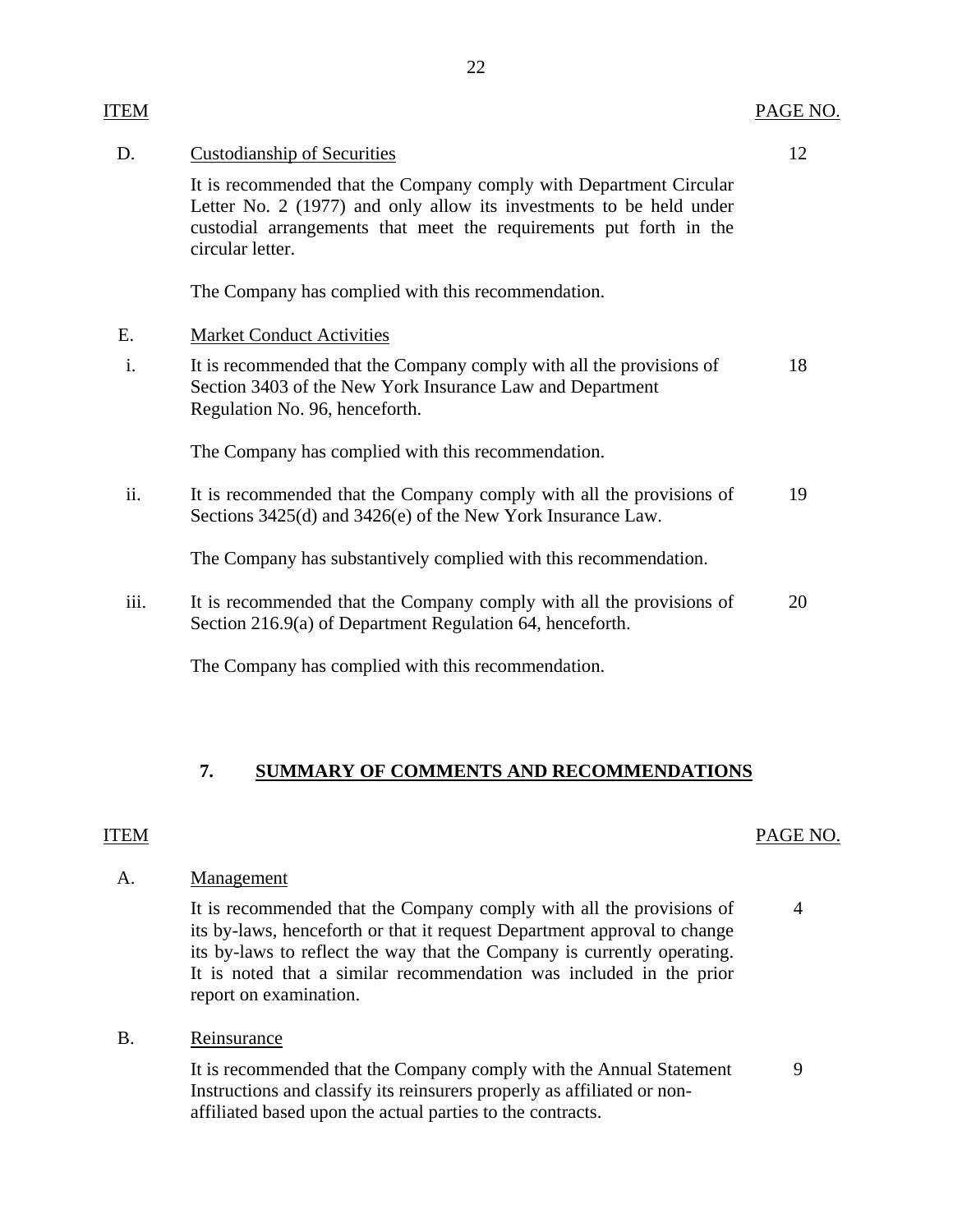## ITEM PAGE NO.

## C. Accounts and Records

- i. It is recommended that the Company ensure that matured/redeemed 11 security proceeds are not taken out of the Superintendent's custodial account without the written approval of the New York Insurance Department as required by Section 1314 of the New York Insurance Law. It is noted that a similar recommendation was included in the prior report on examination.
- ii. It is recommended that the Company comply with its established 12 "EXPENSE ALLOCATION AMONG CORPORATIONS" agreement with respect to the use of allocation bases or amend its agreement to conform to how expenses are actually being allocated. In addition, it is recommended that the Company establish and maintain written documentation supporting the allocation of each expense category to the major expense groups as required by Department Regulation 30.
- iii. It is recommended that the Company comply with Section  $1411(e)$  of 13 the New York Insurance Law and ensure that no director or officer receive, in addition to their fixed salary or compensation, any money or valuable thing, directly or indirectly, for negotiating, procuring, recommending or aiding in any purchase or sale of property, made by such insurer or any affiliate or subsidiary thereof.
- iv. It is recommended that the Company comply with all written 14 commitments made to this Department, henceforth.
- v. It is recommended that the Company continue to finalization the process 14 of amending its custodial agreement to include all the provisions required by the New York Insurance Department and the NAIC Financial Condition Examiners Handbook.
- vi. It is recommended that the Company comply with the investment 15 authorization requirements of Section 1411(a) of the New York Insurance Law.
- vii. It is recommended that the Company comply with SSAP No. 26 15 paragraph 2, SSAP No. 2 paragraph 3 as well as the Annual Statement Instructions and classify certificates of deposit that have a maturity date in excess of one year from the date of acquisition as bonds.

### 23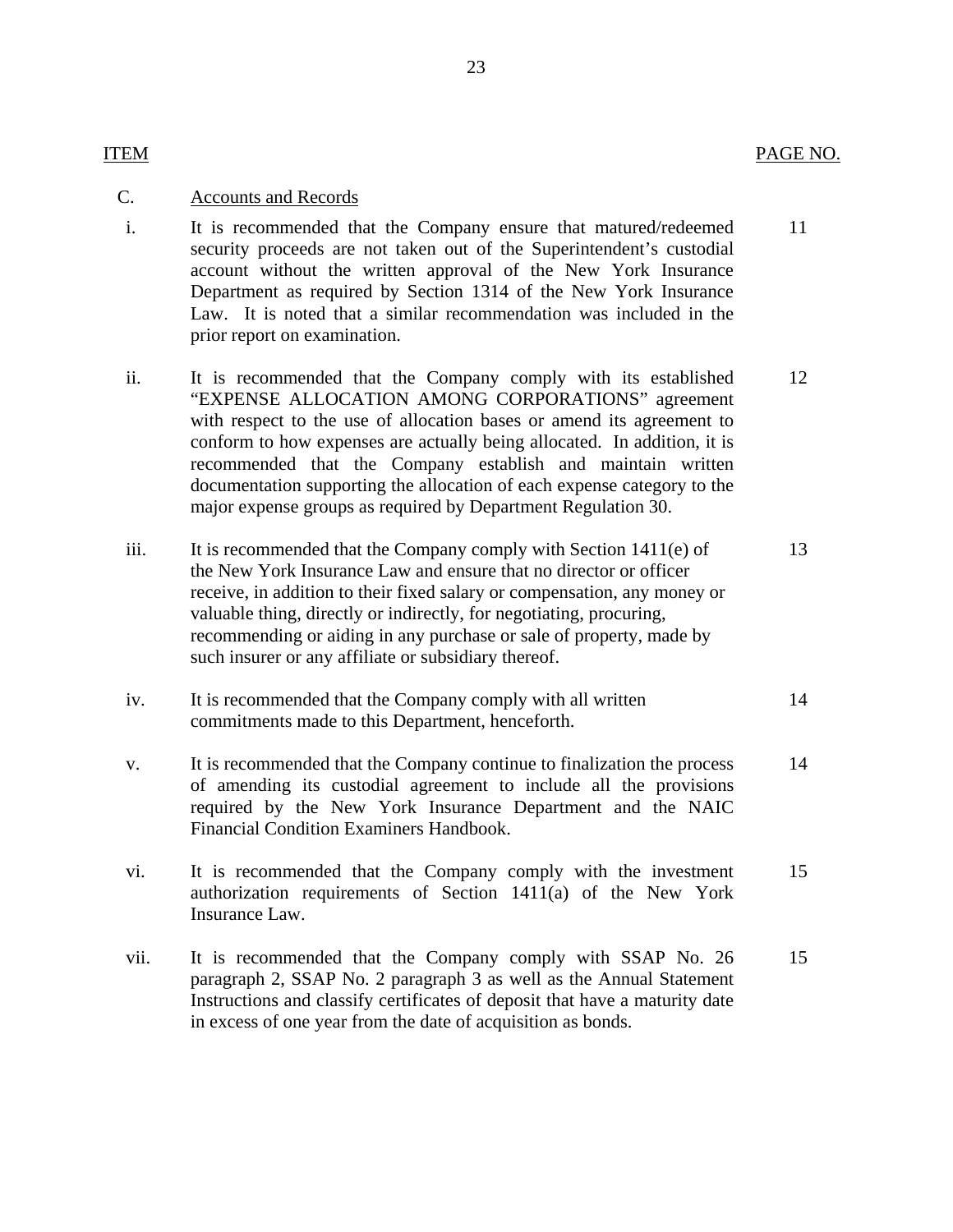16

viii. It is recommended that the Company adopt a resolution which incorporates the specific Department guidance provided in the body of the report relative to its arrangement with PayTrust. In addition, it is recommended that the board of directors ensure that the management of the Company has put into place adequate controls over this arrangement in order to adequately protect the assets of the Company. Evidence that the board has verified periodically, but no less frequently than annually, that the controls are operating properly must be maintained and provided for review upon examination.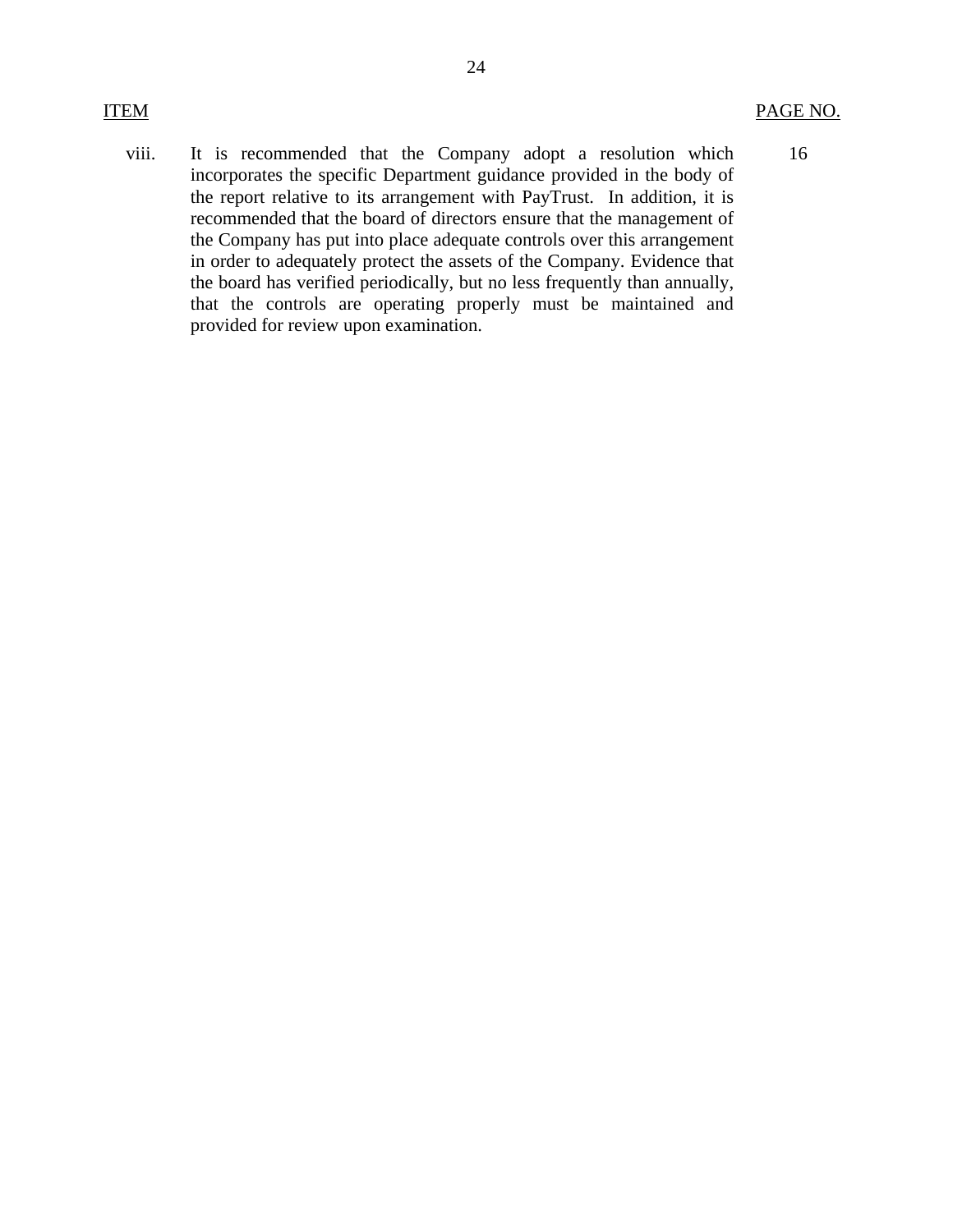Respectfully submitted,

 Wayne Longmore Senior Insurance Examiner

## STATE OF NEW YORK ) )SS:  $\mathcal{L}$ COUNTY OF ALBANY )

Wayne Longmore, being duly sworn, deposes and says that the foregoing report, subscribed by him, is true to the best of his knowledge and belief.

Wayne Longmore

Subscribed and sworn to before me

this  $\_\_\_\_\$  day of  $\_\_\_\_\_\_\$  , 2010.